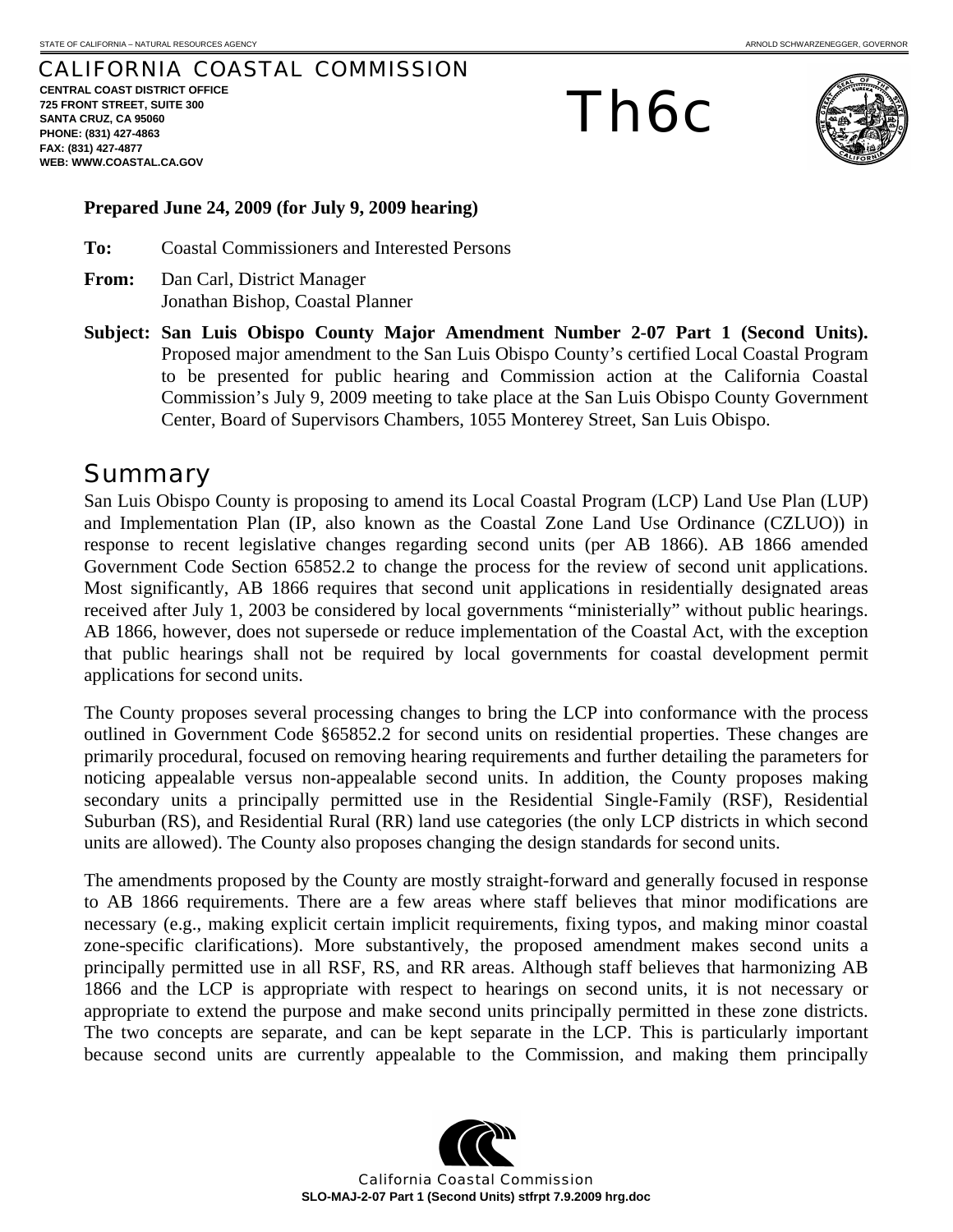permitted would mean they would only be appealable to the Commission on locational grounds. This is problematic, particularly in suburban and rural areas where second unit development requires a more thorough level of oversight to help ensure they are not incompatible with existing less urban development patterns, and to help ensure the residential density increase resulting from additional second units in these areas does not create adverse impacts, both individually and cumulatively, on coastal resources. This processing safeguard was put in place precisely to ensure adequate review for development outside of the scope of what the LCP principally envisions for property. This is critically important for suburban and rural properties that contain abundant coastal resources and for which growth pressure can be exceedingly high as urban areas reach build-out, and where statewide perspective can be particularly relevant in light of local development pressures.

Fortunately, this issue can be easily addressed and still harmonize the LCP to AB 1866 regarding second units. Specifically, staff recommends modifications to leave the LCP's use charts as is and to not make second units principally permitted. The changes would still mean that second units could be approved by the County absent a public hearing (as per AB 1866), but that they would still be appealable to the Coastal Commission.

**With the identified modifications, staff recommends that the Commission find that the proposed LCP amendment is consistent with and adequate to carry out the policies of the Coastal Act and the LUP. As so modified, staff recommends that the Commission approve the LCP amendment.**  Motions and resolutions can be found on pages 3 and 4 of this report.

**LCP Amendment Action Deadline:** This proposed LCP amendment was filed as complete on July 16, 2008. The proposed amendment affects both the LUP and the IP, and the original 90-day action deadline was October 14, 2008. On September 11, 2008, the Commission extended the action deadline by one year to October 14, 2009. Thus, the Commission has until October 14, 2009 to take a final action on this LCP amendment.

# Staff Report Contents **Staff Report Contents**

| III. Exhibits |                                             |  |  |
|---------------|---------------------------------------------|--|--|
|               | Exhibit A: Board of Supervisor's Resolution |  |  |
|               | Exhibit B: Proposed LCP text changes        |  |  |

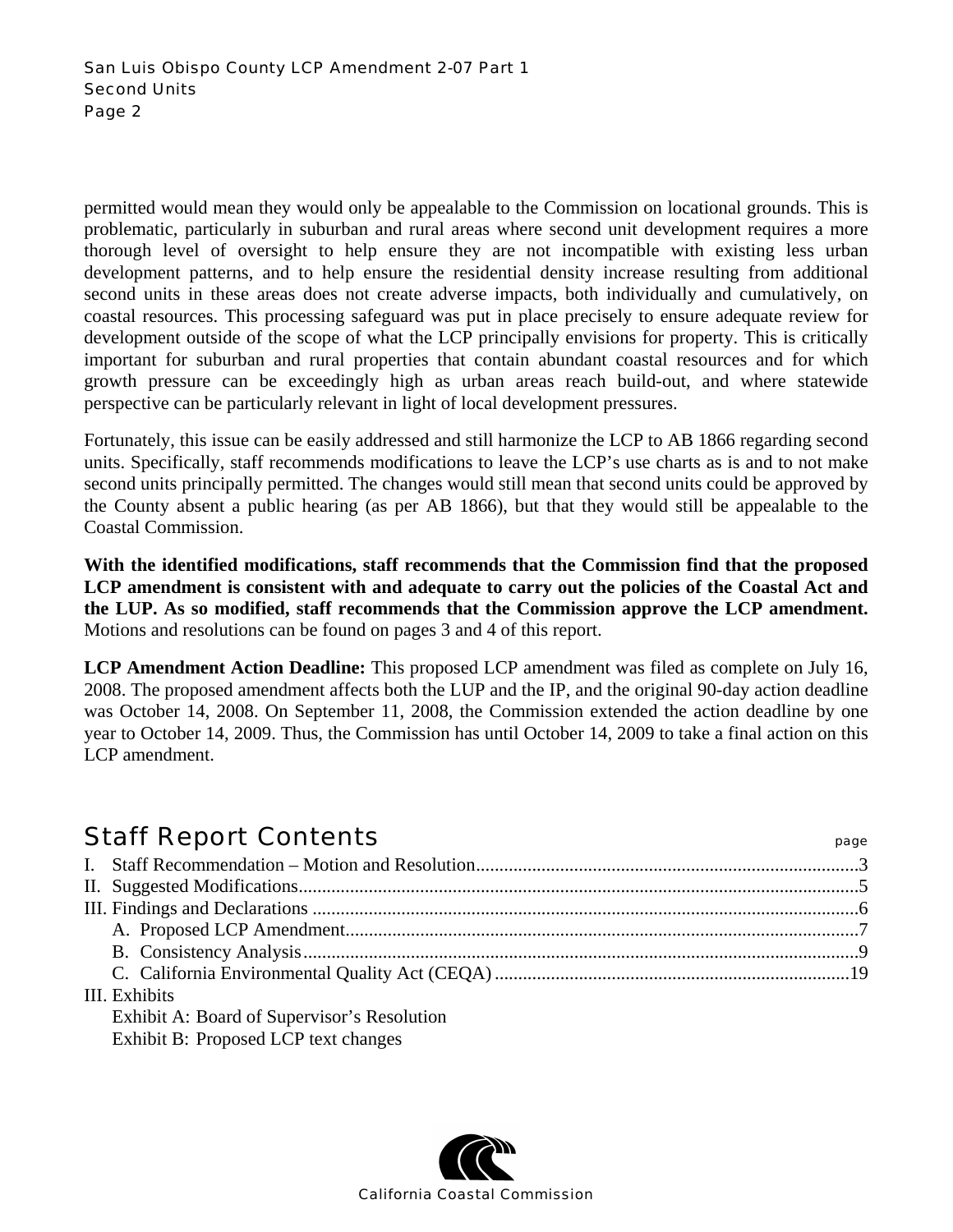# I. Staff Recommendation – Motion and Resolution

Staff recommends that the Commission, after public hearing, approve the proposed amendment only if modified. The Commission needs to make four motions in order to act on this recommendation.

## 1. Denial of Land Use Plan Major Amendment Number 2-07 Part 1 as Submitted

Staff recommends a **NO** vote. Failure of this motion will result in denial of the amendment as submitted and adoption of the following resolution and findings. The motion passes only by an affirmative vote of a majority of the appointed Commissioners.

**Motion (1 of 4).** I move that the Commission **certify** Land Use Plan Major Amendment 2-07 Part 1 as submitted by San Luis Obispo County.

**Resolution to Deny as Submitted.** The Commission hereby denies certification of the Land Use Plan Major Amendment 2-07 Part 1 as submitted by San Luis Obispo County and adopts the findings set forth below on the grounds that the amendment does not conform with the policies of Chapter 3 of the Coastal Act. Certification of the Land Use Plan amendment would not comply with the California Environmental Quality Act because there are feasible alternatives or mitigation measures which could substantially lessen any significant adverse impact which the Land Use Plan Amendment may have on the environment.

## 2. Approval of Land Use Plan Major Amendment Number 2-07 Part 1 if Modified

Staff recommends a **YES** vote. Passage of the motion will result in the certification of the land use plan amendment with suggested modifications and adoption of the following resolution and findings. The motion to certify with suggested modifications passes only upon an affirmative vote of the majority of the appointed Commissioners.

**Motion (2 of 4).** I move that the Commission **certify** Land Use Plan Major Amendment 2-07 Part 1 if it is modified as suggested in this staff report.

**Resolution to Certify with Suggested Modifications.** The Commission hereby certifies Land Use Plan Major Amendment 2-07 Part 1 to the San Luis Obispo County Local Coastal Program if modified as suggested and adopts the findings set forth below on the grounds that the Land Use Plan amendment with suggested modifications will meet the requirements of and be in conformity with the policies of Chapter 3 of the Coastal Act. Certification of the land use plan amendment if modified as suggested complies with the California Environmental Quality Act because either 1) feasible mitigation measures and/or alternatives have been incorporated to substantially lessen any significant adverse effects of the plan on the environment, or 2) there are no further feasible alternatives or mitigation measures that would substantially lessen any significant adverse impacts which the Land Use Plan Amendment may have on the environment.

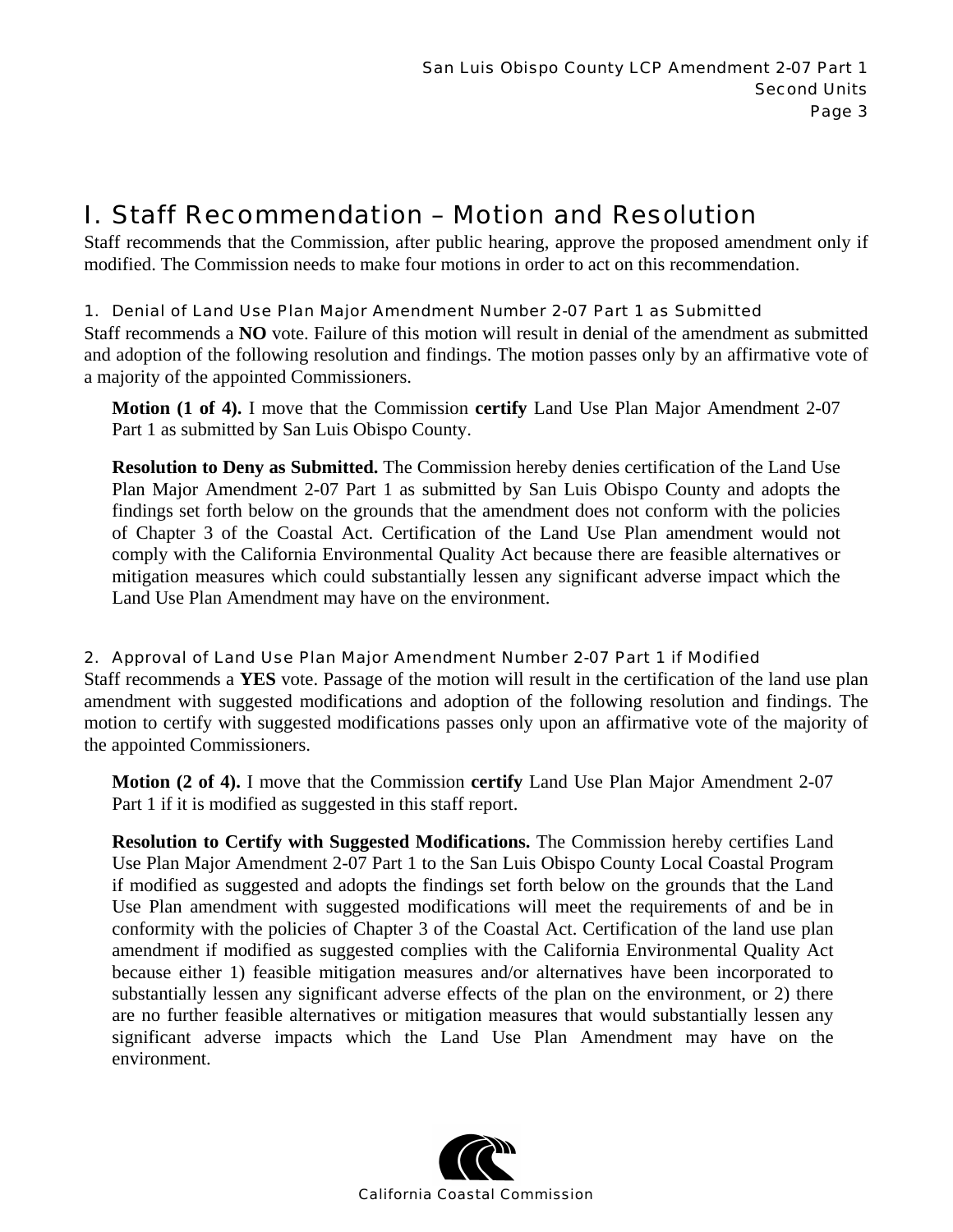3. Denial of Implementation Plan Major Amendment Number 2-07 Part 1 as Submitted Staff recommends a **YES** vote on the motion below. Passage of this motion will result in rejection of the amendment and the adoption of the following resolution and the findings in this staff report. The motion passes only by an affirmative vote of a majority of the Commissioners present.

**Motion (3 of 4).** I move that the Commission **reject** Implementation Plan Major Amendment Number 2-07 Part 1 as submitted by San Luis Obispo County.

**Resolution to Deny as Submitted.** The Commission hereby **denies** certification of Implementation Plan Major Amendment Number 2-07 Part 1 as submitted by San Luis Obispo County and adopts the findings set forth in this staff report on the grounds that, as submitted, the Implementation Plan amendment is not consistent with and not adequate to carry out the certified Land Use Plan. Certification of the Implementation Plan amendment would not comply with the California Environmental Quality Act because there are feasible alternatives or mitigation measures which could substantially lessen any significant adverse effect which the Implementation Plan Amendment may have on the environment.

#### 4. Approval of Implementation Plan Major Amendment Number 2-07 Part 1 if Modified

Staff recommends a **YES** vote on the motion below. Passage of this motion will result in certification of the amendment with suggested modifications and the adoption of the following resolution and the findings in this staff report. The motion passes only by an affirmative vote of a majority of the Commissioners present.

**Motion (4 of 4).** I move that the Commission **certify** Implementation Plan Major Amendment Number 2-07 Part 1 if it is modified as suggested in this staff report.

**Resolution to Certify with Suggested Modifications.** The Commission hereby certifies Implementation Plan Major Amendment Number 2-07 Part 1 to the San Luis Obispo County Local Coastal Program if modified as suggested and adopts the findings set forth in this staff report on the grounds that, as modified, the Implementation Plan amendment is consistent with and adequate to carry out the certified Land Use Plan. Certification of the Implementation Plan amendment if modified as suggested complies with the California Environmental Quality Act because either: (1) feasible mitigation measures and/or alternatives have been incorporated to substantially lessen any significant adverse effects of the plan on the environment; or (2) there are no further feasible alternatives or mitigation measures that would substantially lessen any significant adverse impacts which the Implementation Plan Amendment may have on the environment.

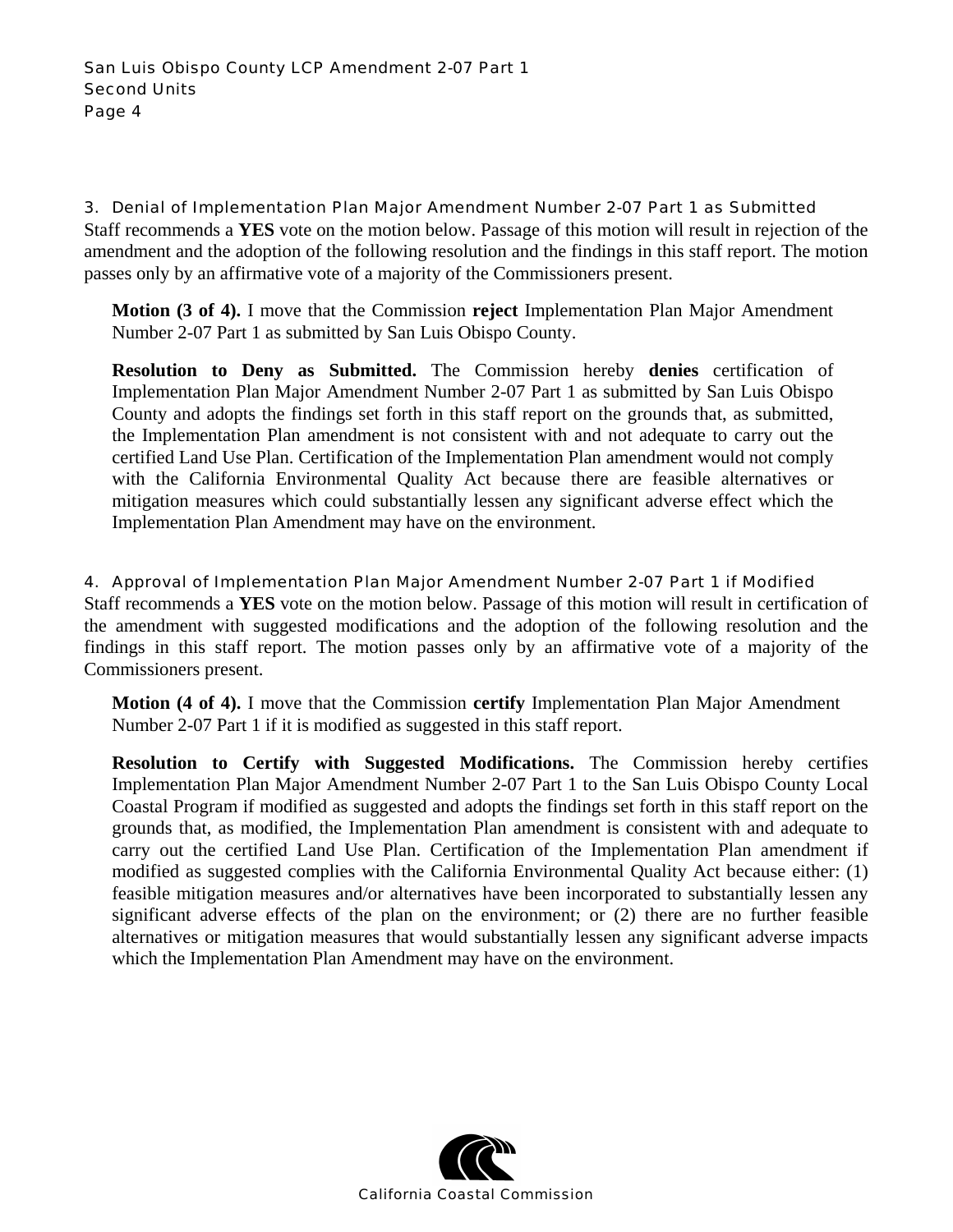# II. Suggested Modifications

The Commission hereby suggests the following modifications to the proposed LCP amendment, which are necessary to make the requisite Coastal Act and Land Use Plan consistency findings. If San Luis Obispo County accepts each of the suggested modifications within six months of Commission action (i.e., by January 9, 2010), by formal resolution of the Board of Supervisors, the modified amendment will become effective upon Commission concurrence with the Executive Director's finding that this acceptance has been properly accomplished. Where applicable, text in cross-out format denotes text to be deleted and text in underline format denotes text to be added.

## Land Use Plan (LUP) Modifications

- **1. Do not add a P to the existing S-8 designation in LUP Framework for Planning, Chapter 6, Table O, for the Residential Rural, Residential Suburban, and Residential Single Family land use categories.**
- **2. Modify the LUP's San Luis Bay Coastal Planning Area, Avila Beach Urban Area, Communitywide Standard, as follows:**

## AVILA BEACH

The following standards apply only to lands within the town of Avila Beach, to the land use categories or specific areas listed.

4. Permit Requirement. Unless otherwise specified in the Avila Beach Specific Plan, Minor Use Plan Permit approval is required for all proposed new uses except secondary dwellings. All development activities on the Tank Farm shall require Development Plan review and approval.

## Implementation Plan (IP)/CZLUO Modifications

**3. Modify Section 23.02.030f as follows:** 

**f. Plot Plan processing – Appealable development.** A Plot Plan application for a project that is appealable to the Coastal Commission pursuant to Section 23.01.043c shall be processed as a Minor Use Permit (Section 23.02.033), except secondary dwellings.

## **4. Modify Section 23.08.169d as follows:**

**d. Permit Requirement.** Plot Plan approval is required in all areas where Secondary Dwelling Units are allowed. For a secondary dwelling meeting the definition of appealable development pursuant to Coastal Zone Land Use Ordinance Section 23.01.043(c), a public hearing is not required. Instead, a notice shall be filed in accordance with Coastal Zone Land Use Ordinance section 23.02.070(b). The notice shall be provided to all property owners within 300 feet of the subject property and to all residents within 100 feet. In addition to the items listed in 23.02.070(b), the notice shall state that the project may be appealed to the California Coastal Commission. Nothing in this section shall exempt

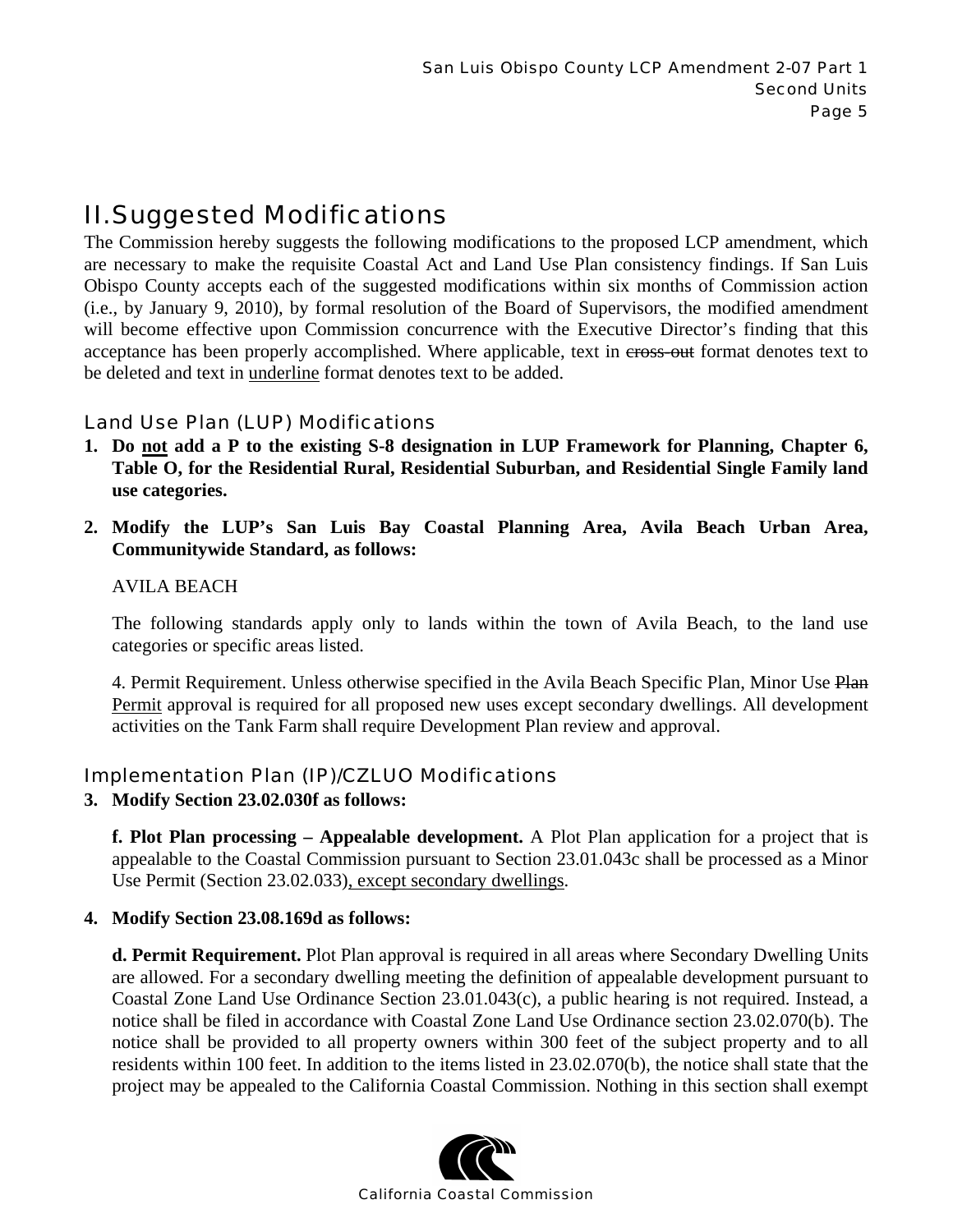secondary dwellings from meeting any applicable Local Coastal Plan policies. Notice of Final County Action is required in accordance with Coastal Zone Land Use Ordinance section 23.02.036.

#### **5. Modify Section 23.08.169g(4) as follows:**

- (4) Exceptions to design standards. Alternatives to the design standards of subsections g. of this section may be approved by the Review Authority pursuant to Section 23.02.033 (Minor Use Permit). These standards are the only provisions in this section subject to such action. The maximum size of unit as set forth in Subsection  $g(1)$ , and the maximum size of the garage workshop as set by Subsection  $g(6)$ , cannot be modified except by a Variance (Section 23.01.045). The maximum distance from the primary unit may be adjusted in compliance with Section 23.02.033 where the secondary dwelling is proposed within an existing structure legally constructed prior to January 1, 2006 and there will be no physical change to the site (no additional footprint or garage space added to serve the secondary unit). Otherwise, the maximum distance from the primary unit may be modified only where the Review Authority first finds the following:
	- (i) Locating the secondary dwelling within the distance as set forth in subsection  $g(1)$  would necessitate the removal of, or impact to, any of the following:
		- (a) Existing improvements, such as detached accessory structures, swimming pools, wastewater disposal fields, drainage facilities, or water storage tanks.
		- (b) Environmentally Sensitive Habitat Areas, or significant vegetation such as native trees or shrubs, riparian vegetation, vineyards, orchards, or visually prominent trees.
		- (c) Significant topographic features (including, but not limited to, steep slopes, ridgelines, bluff(s), water courses wetlands, lakes or ponds, or rocky outcrops).
		- (d) Archeological resources.
		- (e) Prime agricultural lands and soils.
		- (f) Significant public views.

# III. Findings and Declarations

The Commission finds and declares as follows:

# A. Proposed LCP Amendment

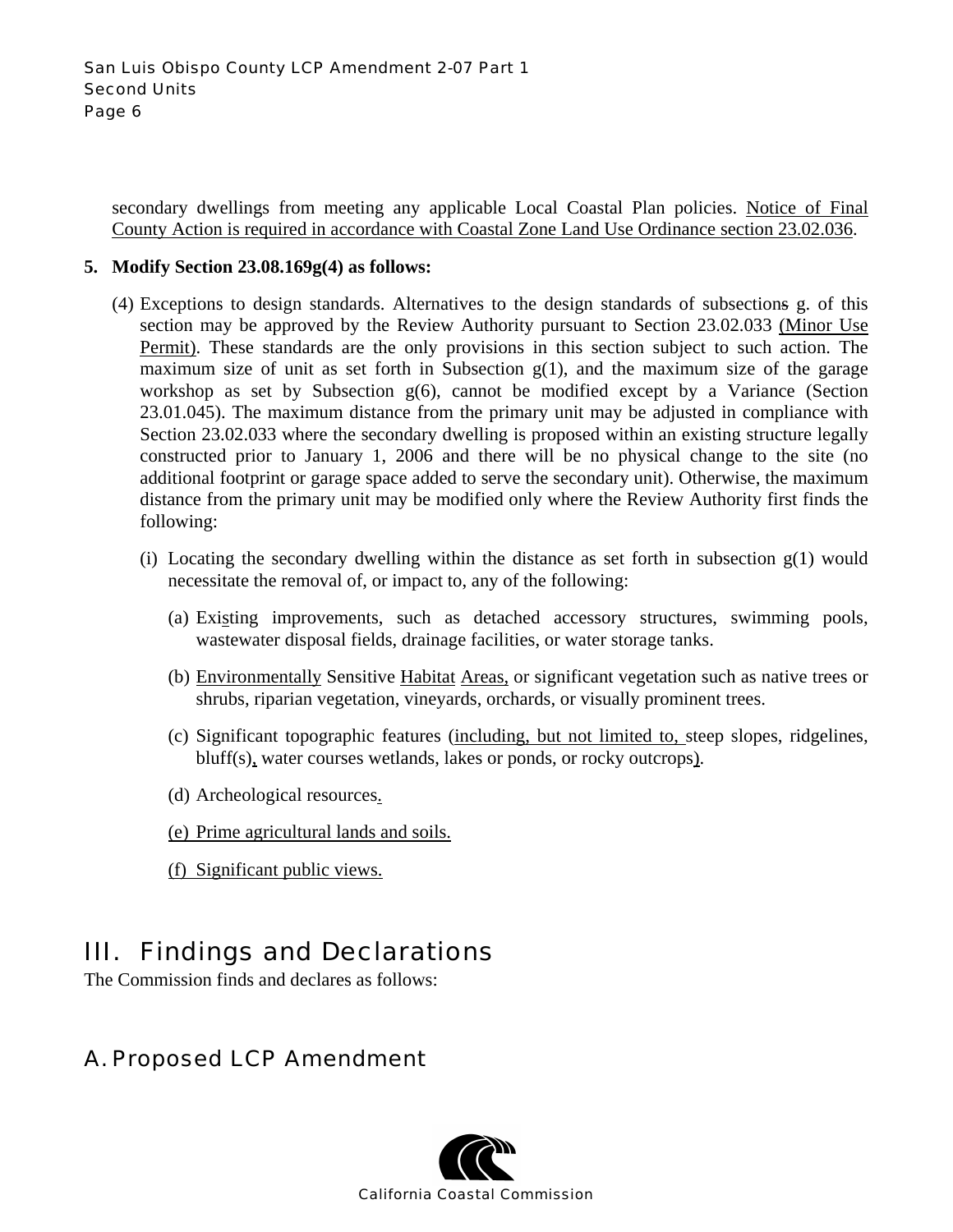## 1. Government Code (and AB 1866) Second Unit Requirement Background

Signed by the Governor on September 29, 2002, AB 1866 added three new provisions to Section 65852.2 of the Government Code that are particularly significant for the purposes of reviewing proposed second units in residential zones within the coastal zone. The law now:

- 1) Requires local governments that adopt second unit ordinances to consider second unit applications received on or after July 1, 2003 "ministerially without discretionary review or a hearing." (Government Code Section 65852.2(a)(3))
- 2) Requires local governments that have not adopted second unit ordinances to "approve or disapprove the [second unit] application ministerially without discretionary review." (Government Code Section 65852.2(b)(1))
- 3) Specifies that "[n]othing in [Section 65852.2] shall be construed to supersede or in any way alter or lessen the effect or application of the California Coastal Act ... except that the local government shall not be required to hold public hearings for coastal development permit applications for second units." (Government Code Section 65852.2(j))

Thus, AB 1866 significantly changes one component of local government procedures regarding coastal development permits for second units in residential zones (public hearings), but it does not change the substantive standards that apply to coastal development permits for such second units.

Pursuant to AB 1866, local governments can no longer hold public hearings regarding second units in residential zones. This prohibition applies both to initial local review and any subsequent local appeals that may be allowed by the LCP. The restriction on public hearings, however, does not apply to the Coastal Commission itself. The Commission can continue to conduct public hearings on proposed second units located in areas where the Commission retains permitting jurisdiction and when locally approved coastal development permits are appealed to the Commission.

AB 1866 does not change any other procedures or the development standards that apply to second units in residential zones located within the coastal zone. Rather, it clarifies that all requirements of the Coastal Act apply to second units, aside from requirements to conduct public hearings. Thus, for example, public notice must be provided when second unit applications are filed and members of the public must be given an opportunity to submit comments regarding the proposed development. When a second unit application is appealable, local governments must still file a final local action notice with the Commission and inform interested persons of the procedures for appealing the final local action to the Commission. In addition, all development standards specified in the certified LCP and, where applicable, Chapter 3 of the Coastal Act apply to such second units.

## 2. Description of Proposed LCP Amendment

The amendment would make secondary dwelling units a principally permitted use in the Residential Single-Family (RSF), Residential Suburban (RS), and Residential Rural (RR) land use categories in

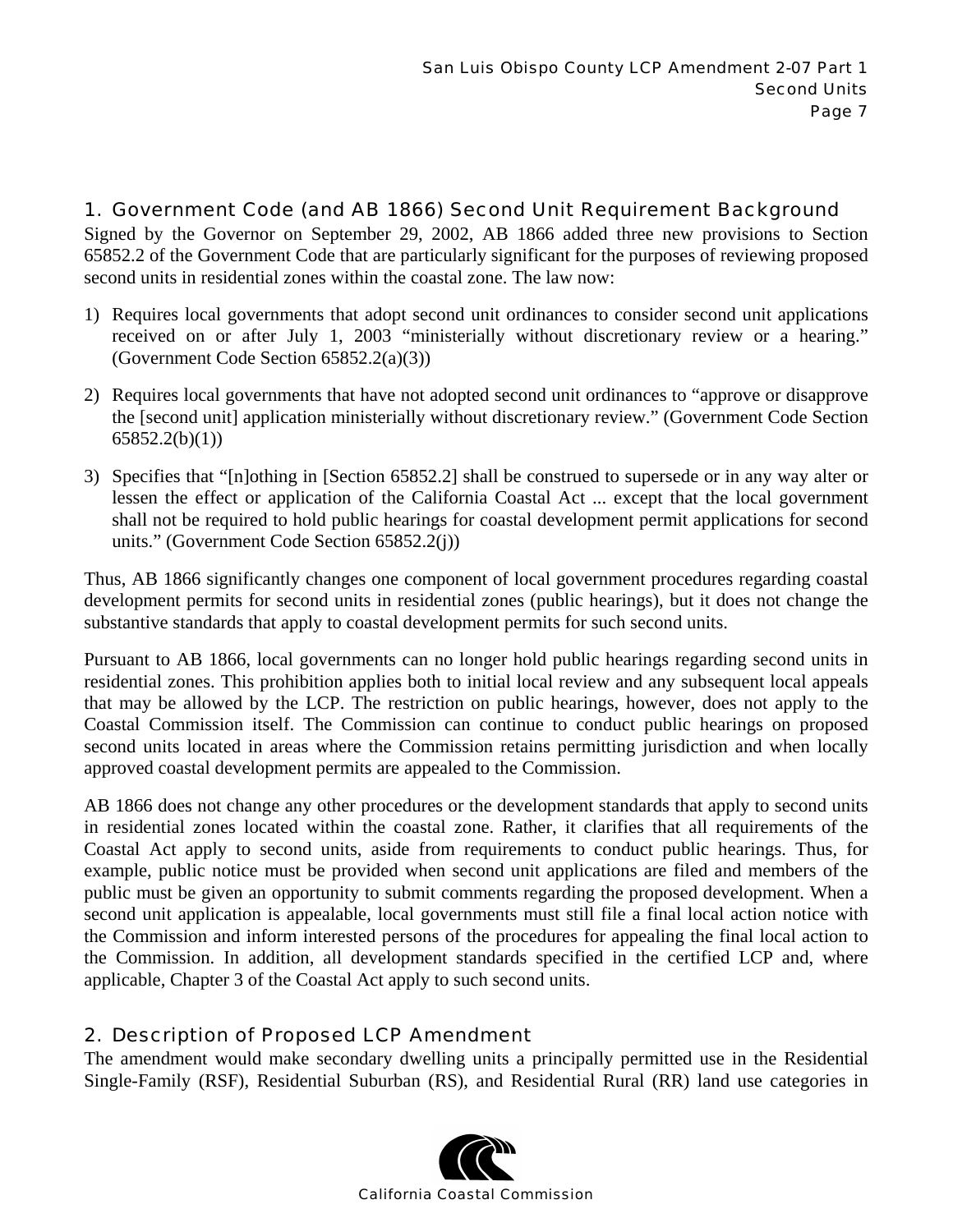Table O of the LUP.<sup>[1](#page-7-0)</sup> The amendment would also change Sections  $23.03.042(c)$  (Table 3-A Note 2), 23.08.014, 23.08.169(c)(1)(i), 23.08.169(c)(2), 23.08.169d, and 23.08.169g of the LCP's IP. The amendment also changes the Avila Beach Communitywide Standards in the LCP's San Luis Bay Area Plan. Specifically, the amendment:

- 1) Modifies the Framework for Planning, Chapter 6, Table O by adding a "P" to the existing S-8 designation in the RSF, RS, and RR land use categories;
- 2) Modifies Section 23.03.042(c) (Table 3-A Note 2) to except secondary dwelling units from Minor Use Permit Approval;
- 3) Modifies Section 23.08.014 to except secondary dwelling units from Minor Use Permit Approval;
- 4) Modifies Section 23.08.169(c)(1)(i) to indicate the specific criteria that need to be met in order to allow a secondary dwelling unit in the South Bay urban area;
- 5) Modifies Section 23.08.169(d) to indicate that secondary dwelling units don't require a public hearing, and are to be noticed per LCP requirements when appealable. This section is also updated to ensure satisfaction of all other applicable LCP policies when reviewing secondary units;
- 6) Modifies Section 23.08.169g to establish new design guidelines for secondary units; and,
- 7) Modifies Avila Beach Communitywide Standards in the San Luis Bay Area Plan to except secondary dwelling units from Minor Use Permit (Avila Beach Communitywide) and Development Plan (Residential Rural – Mallagh Landing) approval requirements.

See exhibit A for the Board of Supervisor's resolution, and exhibit B for the proposed changes.

## 3. Effect of Changes Proposed

<u>.</u>

Under the proposed amendment, applications for second units in the coastal zone will be processed without public hearings. Existing LCP noticing requirements would be maintained through the amendment, and interested parties would still be made aware of such projects, including, when the

<span id="page-7-0"></span><sup>1</sup> The LCP's principally permitted use provisions have been the subject of some debate historically between the Commission and the County with respect to the way in which the LCP's use codes work in relation to what is or is not principally permitted in various zoning districts. The Commission's position has been and continues to be that only uses identified with a "P" alone in CZLUO Table O are principally permitted because the LCP indicates as much (CZLUO Section 23.01.043(c)(4) states: "Any approved development not listed in Coastal Table O, Part 1 of the Land Use Element as a Principal Permitted (P) Use"). The County has in the past at times interpreted CZLUO Section 23.01.043(c)(4) as indicating that any use that has a use code that includes a "P" is considered principally permitted. The amendment is characterized here and in this report in the way in which the County intends it to be implemented; namely that a use code including a "P" for the three districts involved make second units principally permitted there. However, it is only characterized in that way in this report for purposes of evaluation of the County's proposal, and in no way is that characterization meant to imply that the Commission agrees with the County's interpretation. Given the Commission's action in this LCP amendment resolves issues with respect to second units and their status in way that does not require resolution of potential Table O issues in this respect, this issue is not further discussed herein.

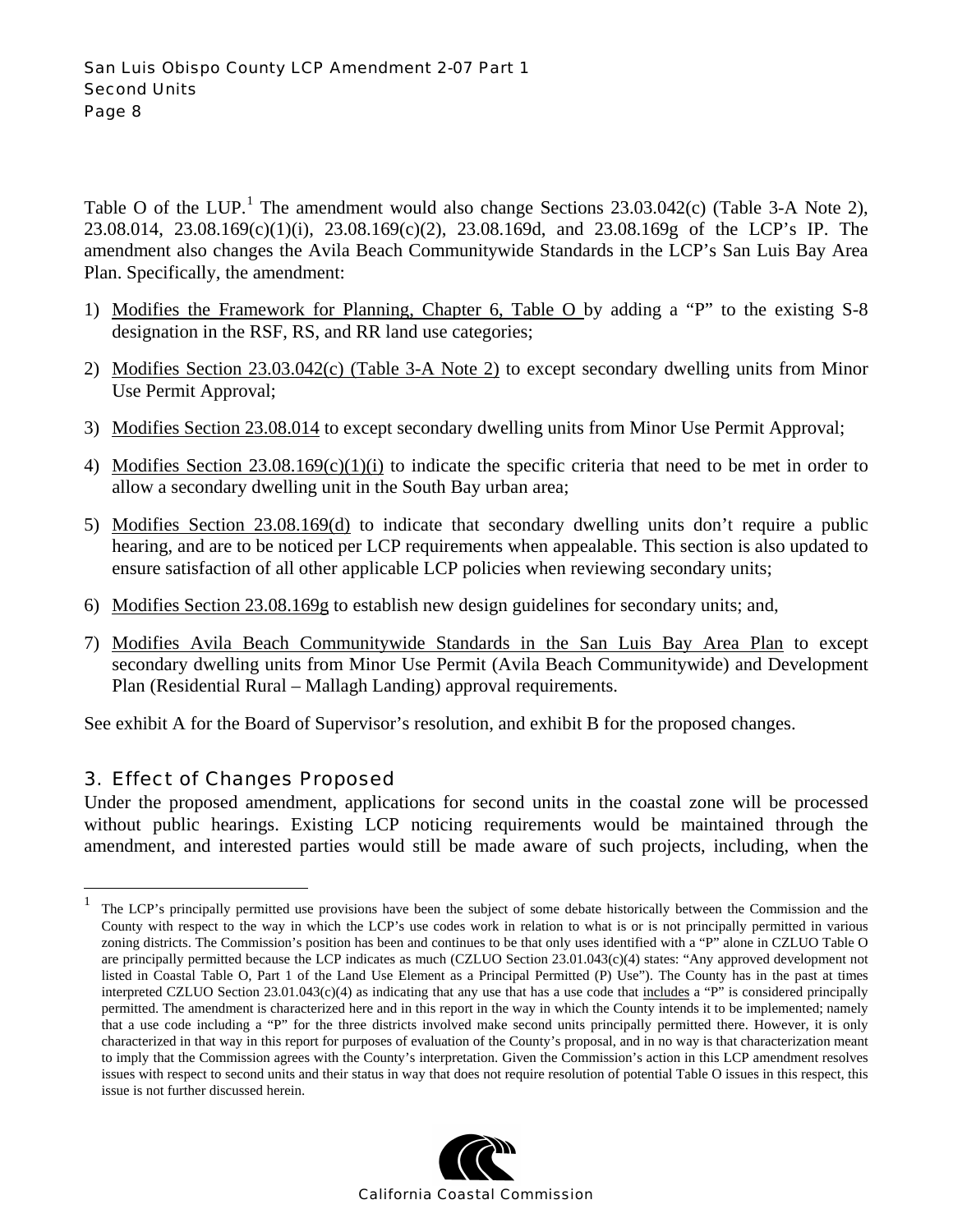project is appealable, receiving instructions on how to appeal the project to the Coastal Commission. Secondary units are required to meet all other applicable LCP policies. However, adding a "P" to the existing S-8 designation contained in Table O will result in secondary dwelling units (second units) becoming a principally permitted use in the Residential Single-Family (RSF), Residential Suburban (RS), and Residential Rural (RR) land use categories. As such, second unit projects will only be appealable to the Commission on location grounds.<sup>[2](#page-8-0)</sup> These changes will potentially reduce the level of review for applicants to gain approvals for second units in residential zones. Whether the level of the County's review is reduced depends on the manner in which administrative reviews will be undertaken at the County, and the length of time that these will take. The specifics of the County's internal review process in this respect are unknown at this time. Nevertheless, the lack of a public hearing requirement should reduce the absolute amount of processing time associated with a second unit application because it removes a major step. A lesser administrative review (compared to a more involved public hearing level review before decision-making boards) will generally expedite review of second units in residential zones.

Changes to the design standards for second units will also generally add greater flexibility in siting and design. In some cases (e.g. Residential Single-Family lots), second units will be allowed to be slightly larger in terms of maximum overall floor area (from 640 square feet (s.f.) to 800 s.f.). In other cases (e.g., Residential Rural lots greater than 5 acres), the maximum floor area for second units will be more restrictive (from 1,200 s.f. to 800 s.f.). The ordinance allows for modifications to the maximum distances a second unit must be from the primary residence where none was allowed before, but includes required findings for modifications aimed at protecting important coastal resources. In general, changes to the design standards will have only a marginal effect because the LCP already contains many of the same design guidelines and in some cases the new standards are more restrictive.

# B. Consistency Analysis

## 1. Standard of Review

The standard of review for the proposed modifications to the County's LUP is consistency with the Coastal Act. The standard of review for proposed modifications to the County's IP or CZLUO is that they must be consistent with and adequate to carry out the policies of the LUP. In general, Coastal Act

<span id="page-8-0"></span> <sup>2</sup> Coastal Act Section 30603 provides for the appeal to the Coastal Commission of certain CDP decisions in jurisdictions with certified LCPs. The following categories of local CDP decisions are appealable: (a) approval of CDPs for development that is located (1) between the sea and the first public road paralleling the sea or within 300 feet of the inland extent of any beach or of the mean high tide line of the sea where there is no beach, whichever is the greater distance, (2) on tidelands, submerged lands, public trust lands, within 100 feet of any wetland, estuary, or stream, or within 300 feet of the top of the seaward face of any coastal bluff, and (3) in a sensitive coastal resource area; or (b) for counties, approval of CDPs for development that is not designated as the principal permitted use under the LCP. In addition, any local action (approval or denial) on a CDP for a major public works project (including a publicly financed recreational facility and/or a special district development) or an energy facility is appealable to the Commission. Only the criteria of (a) above would apply to second unit development in the RSF, RS, and RR land use categories.

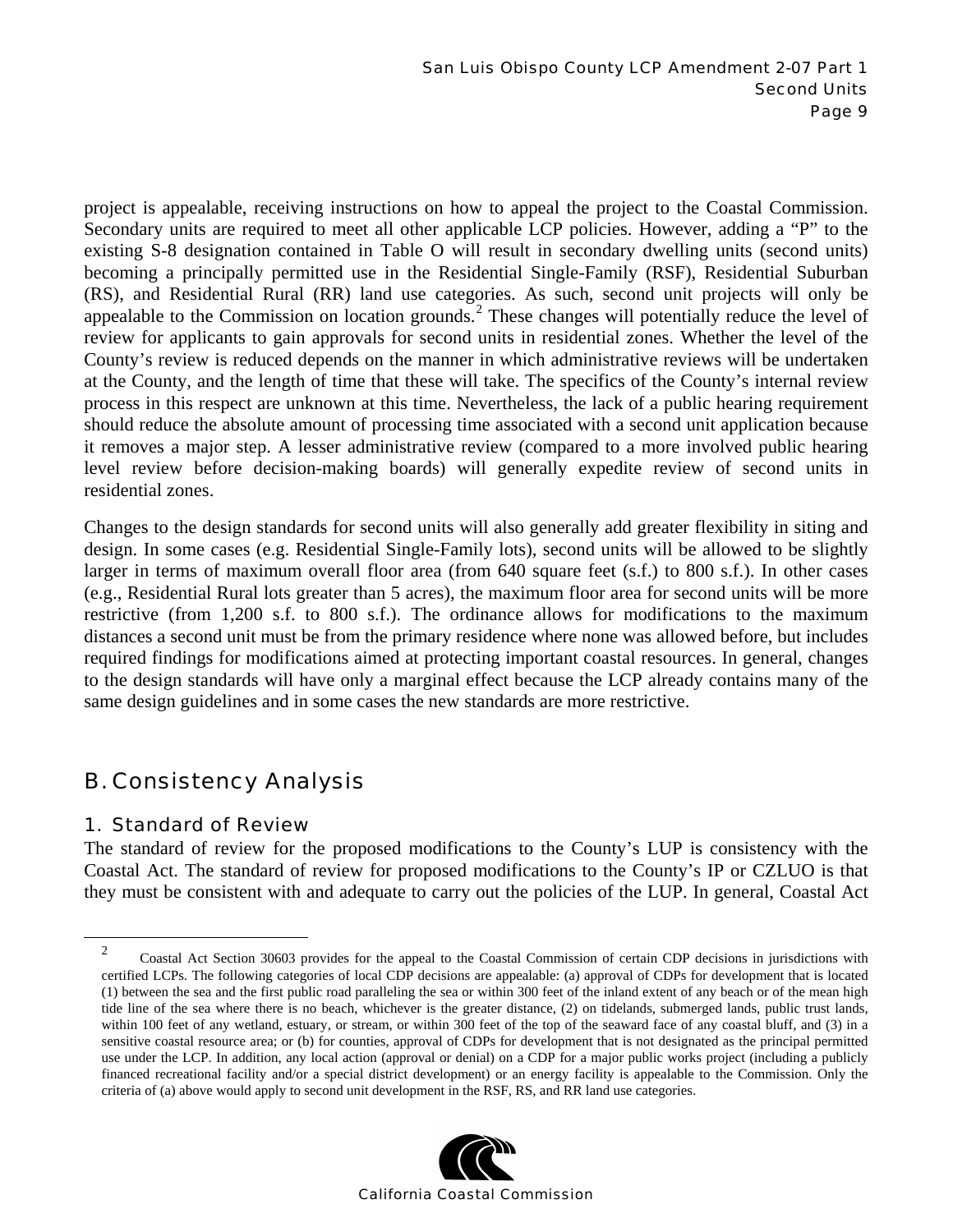policies set broad statewide direction that are generally refined by local government LUP policies giving local guidance as to the kinds, locations, and intensities of coastal development. IP (CZLUO) standards then typically further refine LUP policies to provide guidance on a parcel by parcel level. Because this is both an LUP and IP amendment, the standard of review is the Coastal Act for LUP consistency and policies of the LUP for IP/CZLUO consistency.

## 2. Applicable Policies

Both the Coastal Act and the County's LUP protect environmentally sensitive habitat areas, agricultural lands, visual and community character, and require demonstration of adequate public services for proposed development. They also distinguish between urban and rural development, and direct development to already developed areas best able to accommodate it. Quality design, respective of the built and natural environment, is expected. Overall, the Coastal Act and LUP requirements reflect and implement similar fundamental goals. Selected Coastal Act and corresponding LUP policies include:

#### Environmentally Sensitive Habitat Areas

Coastal Act Section 30240 states:

*Section 30240(a). Environmentally sensitive habitat areas shall be protected against any significant disruption of habitat values, and only uses dependent on those resources shall be allowed within those areas.* 

*Section 30240(b). Development in areas adjacent to environmentally sensitive habitat areas and parks and recreation areas shall be sited and designed to prevent impacts which would significantly degrade those areas, and shall be compatible with the continuance of those habitat and recreation areas.* 

Coastal Act Sections 30230 and 30231 provide:

*Section 30230. Marine resources shall be maintained, enhanced, and where feasible, restored. Special protection shall be given to areas and species of special biological or economic significance. Uses of the marine environment shall be carried out in a manner that will sustain the biological productivity of coastal waters and that will maintain healthy populations of all species of marine organisms adequate for long-term commercial, recreational, scientific, and educational purposes.* 

*Section 30231. The biological productivity and the quality of coastal waters, streams, wetlands, estuaries, and lakes appropriate to maintain optimum populations of marine organisms and for the protection of human health shall be maintained and, where feasible, restored through, among other means, minimizing adverse effects of waste water discharges and entrainment, controlling runoff, preventing depletion of ground water supplies and substantial interference with surface water flow, encouraging waste water reclamation, maintaining natural vegetation buffer areas that protect riparian habitats, and minimizing alteration of natural streams.* 

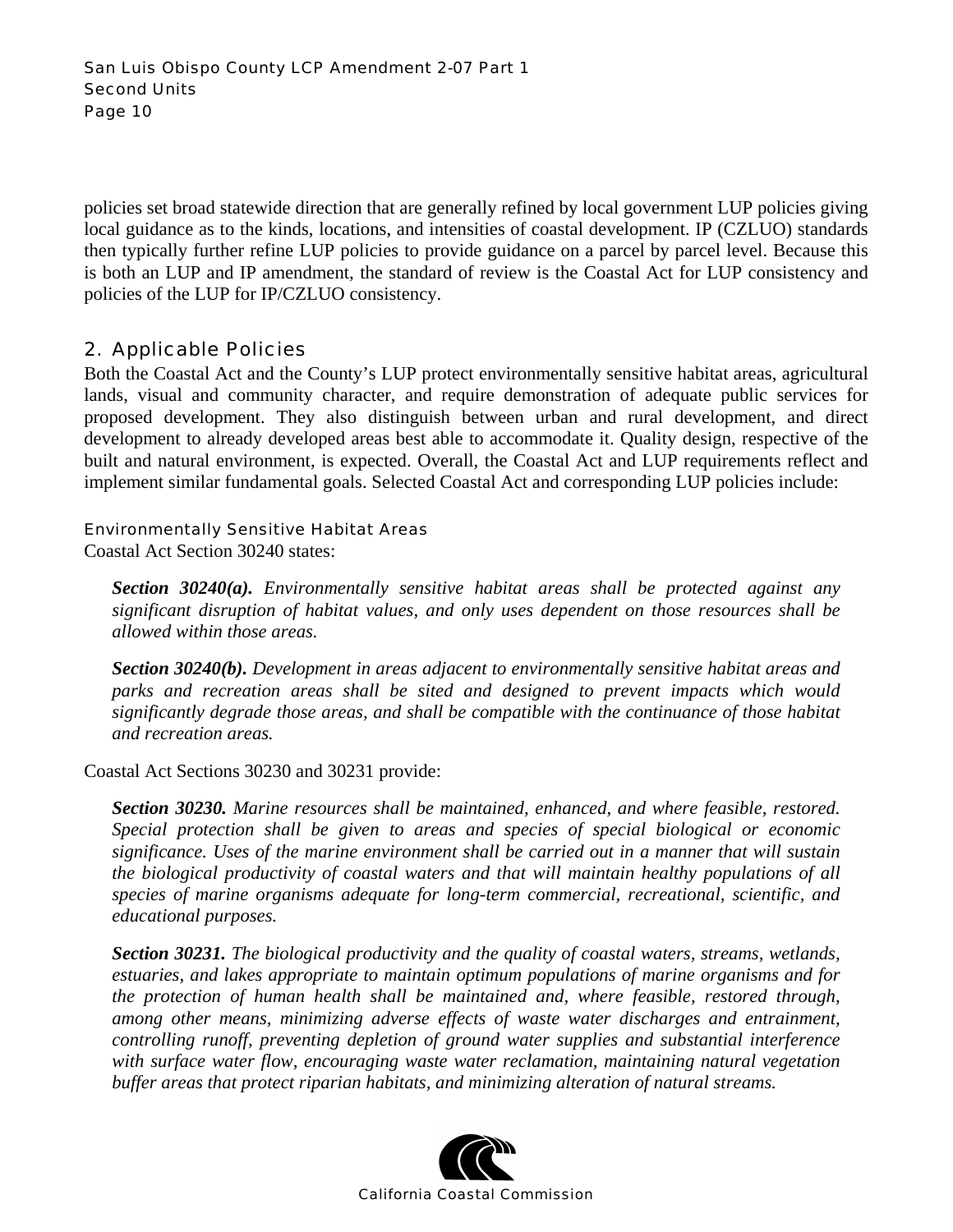San Luis Obispo County LUP Policies 1 and 2 provide:

#### *ESHA Policy 1: Land Uses Within or Adjacent to Environmentally Sensitive Habitats*

*New development within or adjacent to locations of environmentally sensitive habitats (within 100 feet unless sites further removed would significantly disrupt the habitat) shall not significantly disrupt the resource. Within an existing resource, only those uses dependent on such resources shall be allowed within the area. [THIS POLICY SHALL BE IMPLEMENTED PURSUANT TO SECTIONS 23.07.170-178 OF THE CZLUO.]* 

#### *ESHA Policy 2: Permit Requirement*

*As a condition of permit approval, the applicant is required to demonstrate that there will be no significant impact on sensitive habitats and that proposed development or activities will be consistent with the biological continuance of the habitat. This shall include an evaluation of the site prepared by a qualified professional which provides: a) the maximum feasible mitigation measures (where appropriate), and b) a program for monitoring and evaluating the effectiveness of mitigation measures where appropriate. THIS POLICY SHALL BE IMPLEMENTED PURSUANT TO SECTIONS 23.07.170-178 OF THE CZLUO.]* 

#### Agricultural Protection Policies

Coastal Act Section 30241 requires the maintenance of the maximum amount of prime agricultural land to assure the protection of agricultural economies:

*Section 30241. The maximum amount of prime agricultural land shall be maintained in agricultural production to assure the protection of the area's agricultural economy, and conflicts shall be minimized between agricultural and urban land uses through all of the following:* 

- *(a) By establishing stable boundaries separating urban and rural areas, including, where necessary, clearly defined buffer areas to minimize conflicts between agricultural and urban land uses.*
- *(b) By limiting conversions of agricultural lands around the periphery of urban areas to the lands where the viability of existing agricultural use is already severely limited by conflicts with urban uses or where the conversion of the lands would complete a logical and viable neighborhood and contribute to the establishment of a stable limit to urban development.*
- *(c) By permitting the conversion of agricultural land surrounded by urban uses where the conversion of the land would be consistent with Section 30250.*
- *(d) By developing available lands not suited for agriculture prior to the conversion of agricultural lands.*
- *(e) By assuring that public service and facility expansions and nonagricultural development do not impair agricultural viability, either through increased assessment costs or degraded air and water quality.*

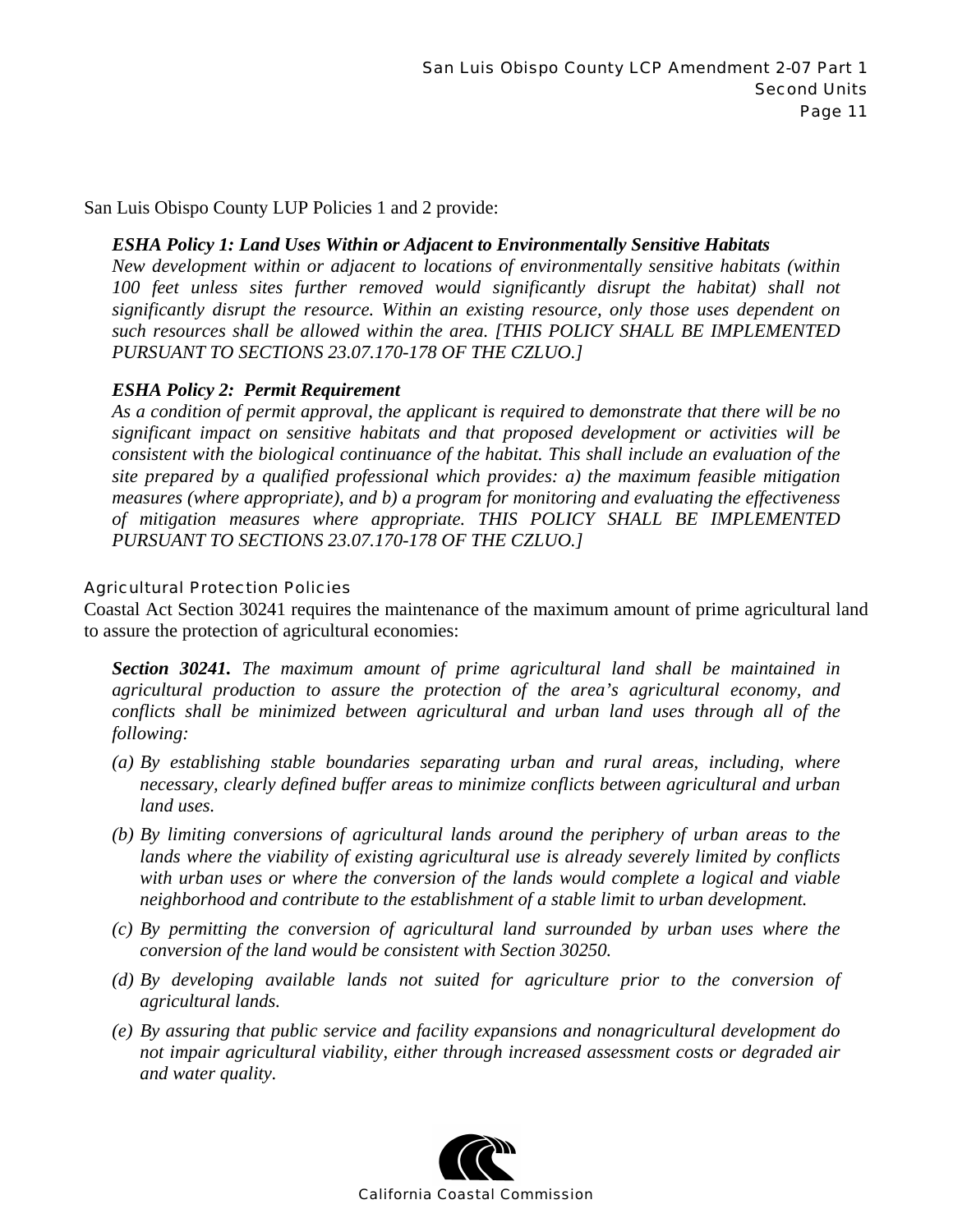*(f) By assuring that all divisions of prime agricultural lands, except those conversions approved pursuant to subdivision (b), and all development adjacent to prime agricultural lands shall not diminish the productivity of such prime agricultural lands.* 

Coastal Act Section 30242 establishes a general standard for the conversion of agricultural lands:

*Section 30242. All other lands suitable for agricultural use shall not be converted to nonagricultural uses unless (1) continued or renewed agricultural use is not feasible, or (2) such conversion would preserve prime agricultural land or concentrate development consistent with Section 30250. Any such permitted conversion shall be compatible with continued agricultural use on surrounding lands.*

Coastal Act Section 30243 addresses protection of the soil resource itself:

*Section 30243. The long-term productivity of soils … shall be protected….* 

San Luis Obispo County LUP Policies 1, 4, 5, and 7 provide:

#### *Agriculture Policy 1: Maintaining Agricultural Lands*

*Prime agricultural land shall be maintained, in or available for, agricultural production unless: 1) agricultural use is already severely limited by conflicts with urban uses; or 2) adequate public services are available to serve the expanded urban uses, and the conversion would preserve prime agricultural land or would complete a logical and viable neighborhood, thus contributing to the establishment of a stable urban/rural boundary; and 3) development on converted agricultural land will not diminish the productivity of adjacent prime agricultural land.* 

*Other lands (non-prime) suitable for agriculture shall be maintained in or available for agricultural production unless: 1) continued or renewed agricultural use is not feasible; or 2) conversion would preserve prime agricultural land or concentrate urban development within or contiguous to existing urban areas which have adequate public services to serve additional development; and 3) the permitted conversion will not adversely affect surrounding agricultural uses.* 

*All prime agricultural lands and other (non-prime) lands suitable for agriculture are designated in the land use element as Agriculture unless agricultural use is already limited by conflicts with urban uses.* 

*Permitted Uses on Prime Agricultural Lands. Principal permitted and allowable uses on prime agricultural lands are designated on Coastal Table O – Allowable Use Chart in Framework for Planning Document. These uses may be permitted where it can be demonstrated that no alternative building site exists except on the prime agricultural soils, that the least amount of prime soil possible is converted and that the use will not conflict with surrounding agricultural lands and uses.* 

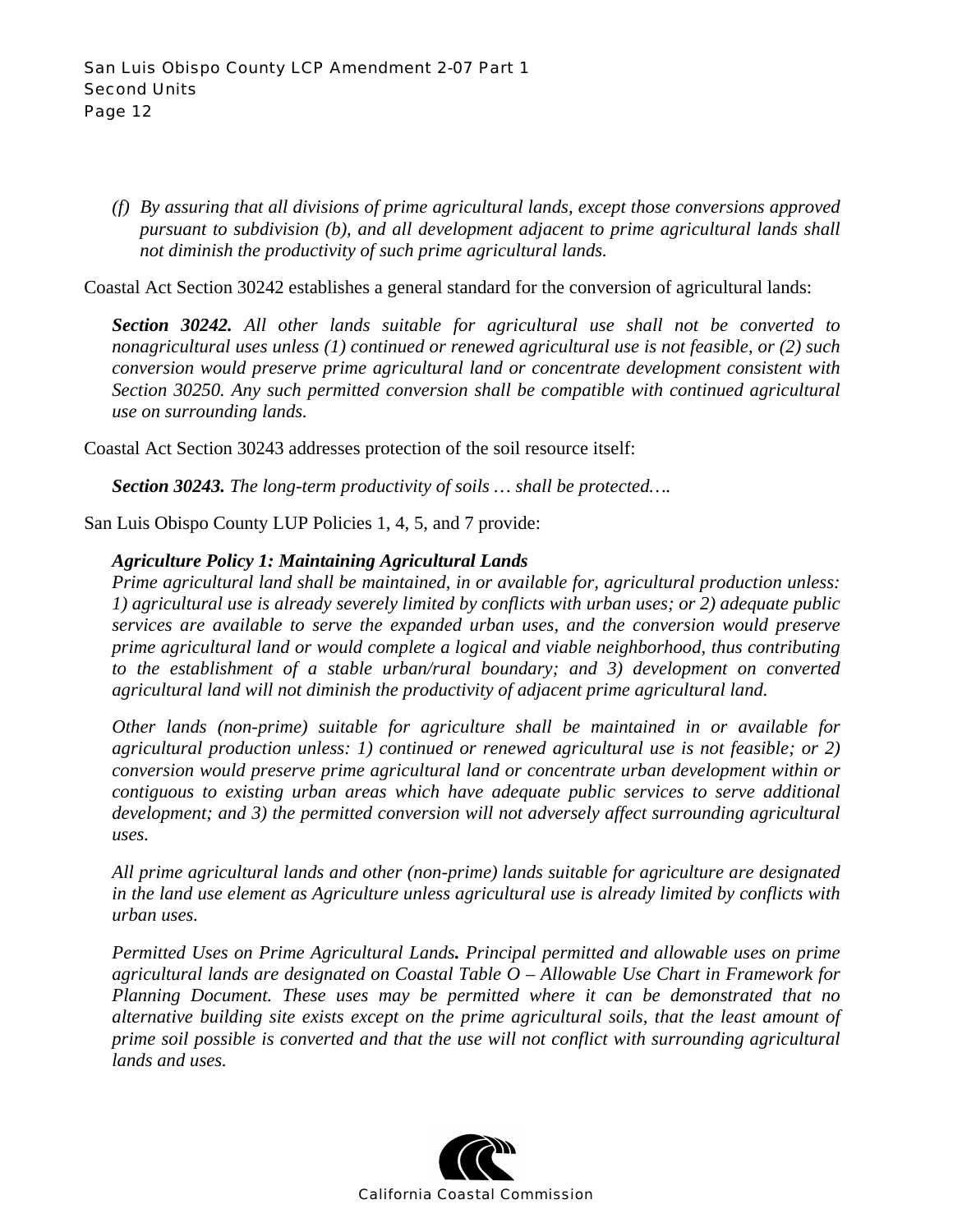*Permitted Uses on Non-Prime Agricultural Lands. Principal permitted and allowable uses on non-prime agricultural lands are designated on Coastal Table O – Allowable Use Chart in Framework For Planning Document. These uses may be permitted where it can be demonstrated that no alternative building site exists except on non-prime soils, that the least amount on non-prime land possible is converted and that the use will not conflict with surrounding agricultural lands and uses. [THIS POLICY SHALL BE IMPLEMENTED AS A STANDARD.]* 

#### *Agriculture Policy 4: Siting of Structures*

*A single-family residence and any accessory agricultural buildings necessary to agricultural use shall, where possible, be located on other than prime agricultural soils and shall incorporate whatever mitigation measures are necessary to reduce impacts on adjacent agricultural uses. [THIS POLICY SHALL BE IMPLEMENTED PURSUANT TO SECTION 23.04.050a OF THE CZLUO.]* 

#### *Agriculture Policy 5: Urban-Rural Boundary*

*To minimize conflicts between agricultural and urban land uses, the urban service line shall be designated the urban-rural boundary. Land divisions or development requiring new service extensions beyond this boundary shall not be approved. [THIS POLICY SHALL BE IMPLEMENTED PURSUANT TO SECTION 23.04.432 AND 23.04.421 OF THE CZLUO.]* 

## *Agriculture Policy 7: Water Supplies*

*Water extractions consistent with habitat protection requirements shall give highest priority to preserving available supplies for existing or expanded agricultural uses. [THIS POLICY SHALL BE IMPLEMENTED AS A STANDARD.]* 

#### Visual and Scenic Resources and Community Character

Coastal Act Section 30251 states:

*Section 30251. The scenic and visual qualities of coastal areas shall be considered and protected as a resource of public importance. Permitted development shall be sited and designed to protect views to and along the ocean and scenic coastal areas, to minimize the alteration of natural land forms, to be visually compatible with the character of surrounding areas, and, where feasible, to restore and enhance visual quality in visually degraded areas. New development in highly scenic areas such as those designated in the California Coastline Preservation and Recreation Plan prepared by the Department of Parks and Recreation and by local government shall be subordinate to the character of its setting.* 

Coastal Act Section 30253(5) protects community character. Section 30253(5) states:

*Section 30253(5). New development shall where appropriate, protect special communities and neighborhoods which, because of their unique characteristics, are popular visitor destination points for recreational uses.* 

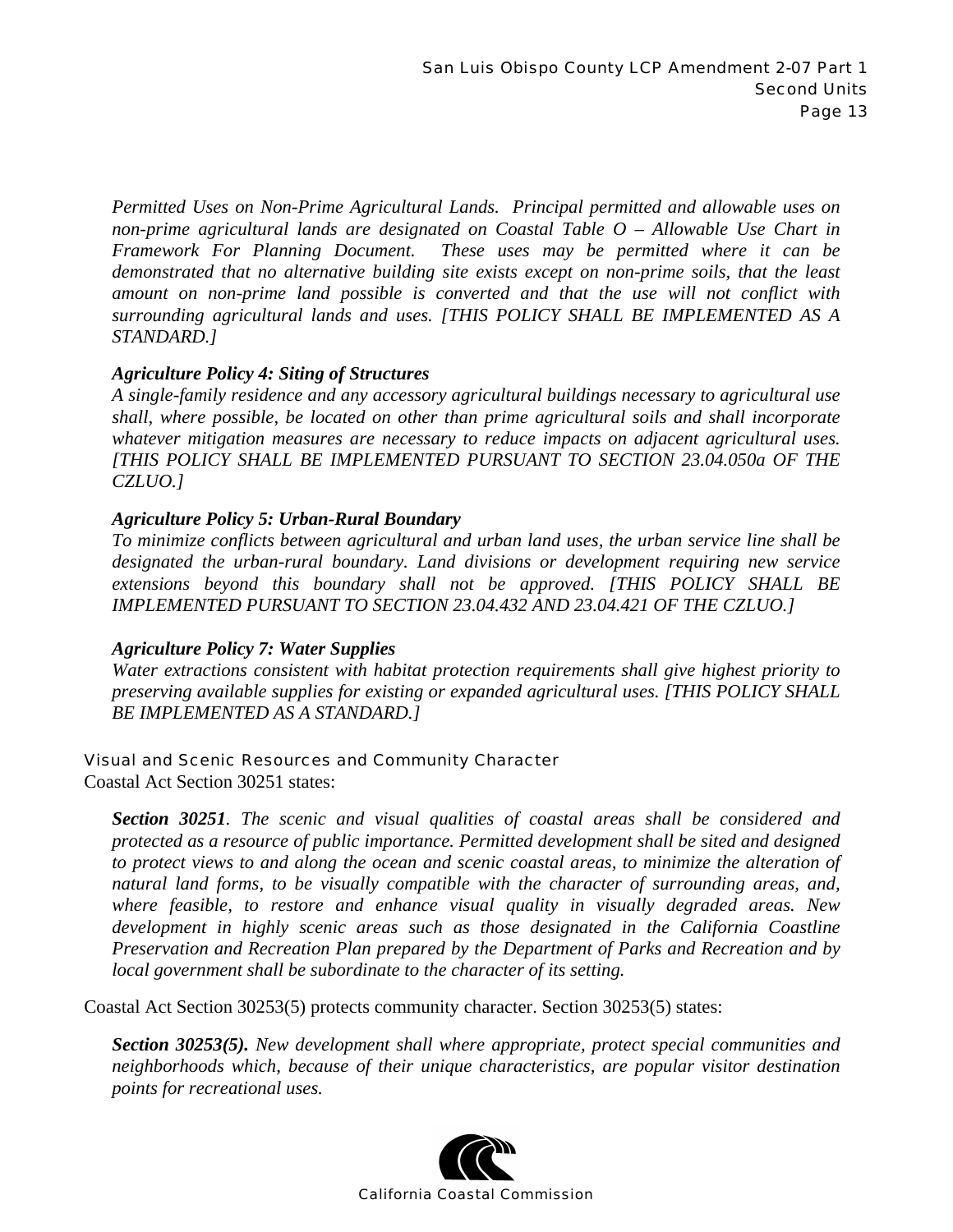San Luis Obispo County LUP Policies 1, 2, 4, 5, 6, 7, and 11 provide:

#### *Visual and Scenic Resources Policy 1: Protection of Visual and Scenic Resources*

*Unique and attractive features of the landscape, including but not limited to unusual landforms, scenic vistas and sensitive habitats are to be preserved protected, and in visually degraded areas restored where feasible. [THIS POLICY SHALL BE IMPLEMENTED AS A STANDARD.]* 

#### *Visual and Scenic Resources Policy 2: Site Selection for New Development*

*Permitted development shall be sited so as to protect views to and along the ocean and scenic coastal areas. Wherever possible, site selection for new development is to emphasize locations not visible from major public view corridors. In particular, new development should utilize slope created "pockets" to shield development and minimize visual intrusion. [THIS POLICY SHALL BE IMPLEMENTED AS A STANDARD.]* 

#### *Visual and Scenic Resources Policy 4: New Development in Rural Areas*

*New development shall be sited to minimize its visibility from public view corridors. Structures shall be designed (height, bulk, style) to be subordinate to, and blend with, the rural character of the area. New development which cannot be sited outside of public view corridors is to be screened utilizing native vegetation; however, such vegetation, when mature, must also be selected and sited in such a manner as to not obstruct major public views. New land divisions whose only building site would be on a highly visible slope or ridgetop shall be prohibited. [THIS POLICY SHALL BE IMPLEMENTED AS A STANDARD AND PURSUANT TO SECTION 23.04.021 OF THE CZLUO.]* 

## *Visual and Scenic Resources Policy 5: Landform Alterations*

*Grading, earthmoving, major vegetation removal and other landform alterations within public view corridors are to be minimized. Where feasible, contours of the finished surface are to blend with adjacent natural terrain to achieve a consistent grade and natural appearance. [THIS*  POLICY SHALL BE IMPLEMENTED AS A STANDARD AND PURSUANT TO SECTION *23.05.034 OF THE CZLUO.]* 

#### *Visual and Scenic Resources Policy 6: Special Communities and Small-Scale Neighborhoods*

*Within the urbanized areas defined as small-scale neighborhoods or special communities, new development shall be designed and sited to complement and be visually compatible with existing characteristics of the community which may include concerns for the scale of new structures, compatibility with unique or distinguished architectural historical style, or natural features that add to the overall attractiveness of the community. [THIS POLICY SHALL BE IMPLEMENTED AS A STANDARD AND PURSUANT TO CHAPTER 23.11 (DEFINITIONS) OF THE CZLUO.]* 

## *Visual and Scenic Resources Policy 7: Preservation of Trees and Native Vegetation*

*The location and design of new development shall minimize the need for tree removal. When trees must be removed to accommodate new development or because they are determined to be a safety hazard, the site is to be replanted with similar species or other species which are* 

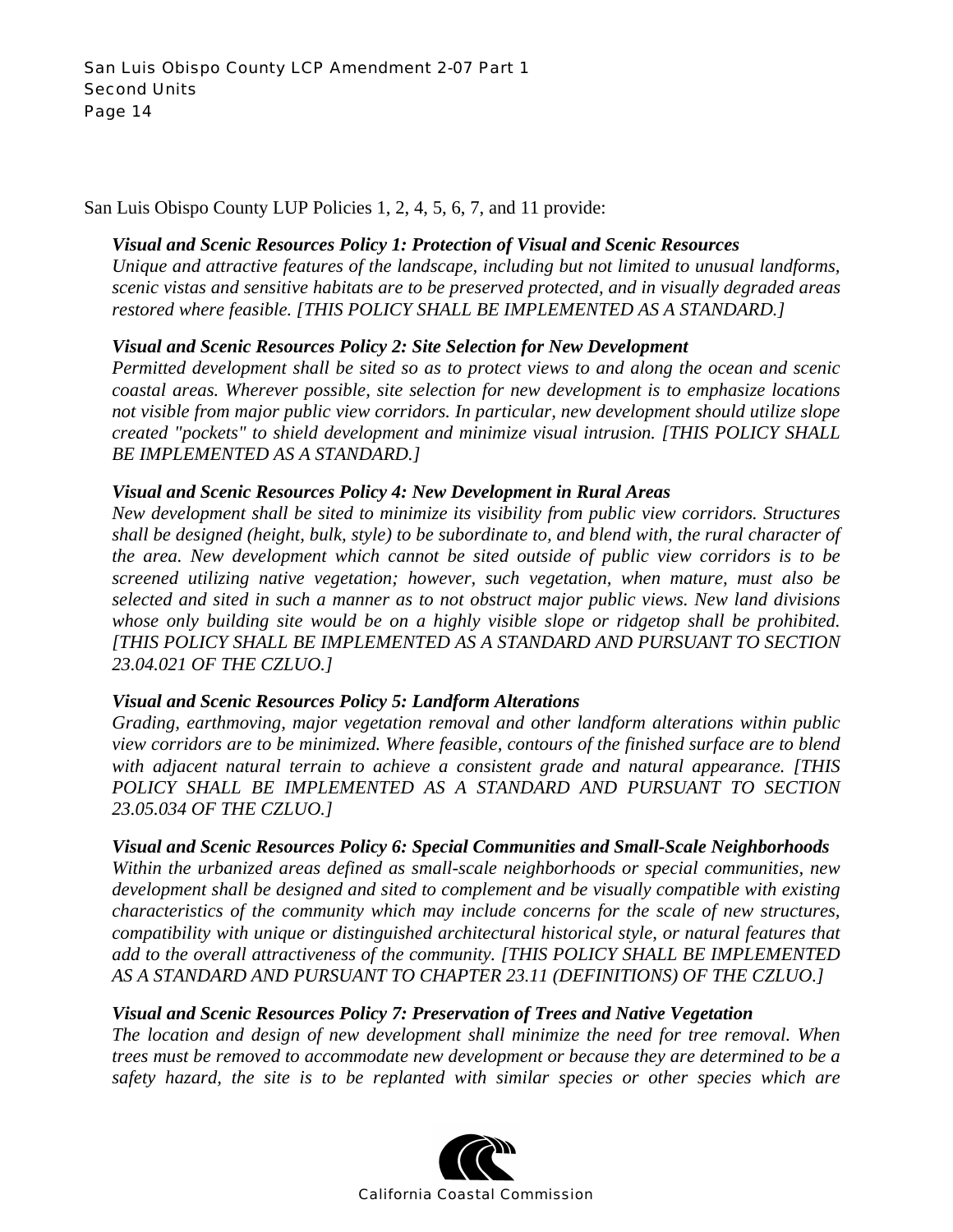*reflective of the community character. [THIS POLICY SHALL BE IMPLEMENTED PURSUANT TO SECTION 23.05.064 OF THE CZLUO.]* 

#### *Visual and Scenic Resources Policy 11: Development on Coastal Bluffs*

*New development on bluff faces shall be limited to public access stairways and shoreline protection structures. Permitted development shall be sited and designed to be compatible with the natural features of the landform as much as feasible. New development on bluff tops shall be designed and sited to minimize visual intrusion on adjacent sandy beaches. [THIS POLICY SHALL BE IMPLEMENTED AS A STANDARD.]* 

#### Public Services

General development siting and public service issues are mainly the purview of Coastal Act Sections 30250, 30252 and 30254.

Coastal Act Section 30250 states:

*Section 30250(a). New residential, commercial, or industrial development, except as otherwise provided in this division, shall be located within, contiguous with, or in close proximity to, existing developed areas able to accommodate it or, where such areas are not able to accommodate it, in other areas with adequate public services and where it will not have significant adverse effects, either individually or cumulatively, on coastal resources. In addition, land divisions, other than leases for agricultural uses, outside existing developed areas shall be permitted only where 50 percent of the usable parcels in the area have been developed and the created parcels would be no smaller than the average size of surrounding parcels.* 

*Section 30250(b). Where feasible, new hazardous industrial development shall be located away from existing developed areas.* 

*Section 30250(c). Visitor-serving facilities that cannot be located in existing developed areas shall be located in existing isolated developments or at selected points of attraction for visitors.* 

#### Coastal Act Section 30252 states:

*Section 30252. The location and amount of new development should maintain and enhance public access to the coast by (1) facilitating the provision or extension of transit service, (2) providing commercial facilities within or adjoining residential development or in other areas that will minimize the use of coastal access roads, (3) providing nonautomobile circulation within the development, (4) providing adequate parking facilities or providing substitute means of serving the development with public transportation, (5) assuring the potential for public transit for high intensity uses such as high-rise office buildings, and by (6) assuring that the recreational needs of new residents will not overload nearby coastal recreation areas by correlating the amount of development with local park acquisition and development plans with the provision of onsite recreational facilities to serve the new development.* 

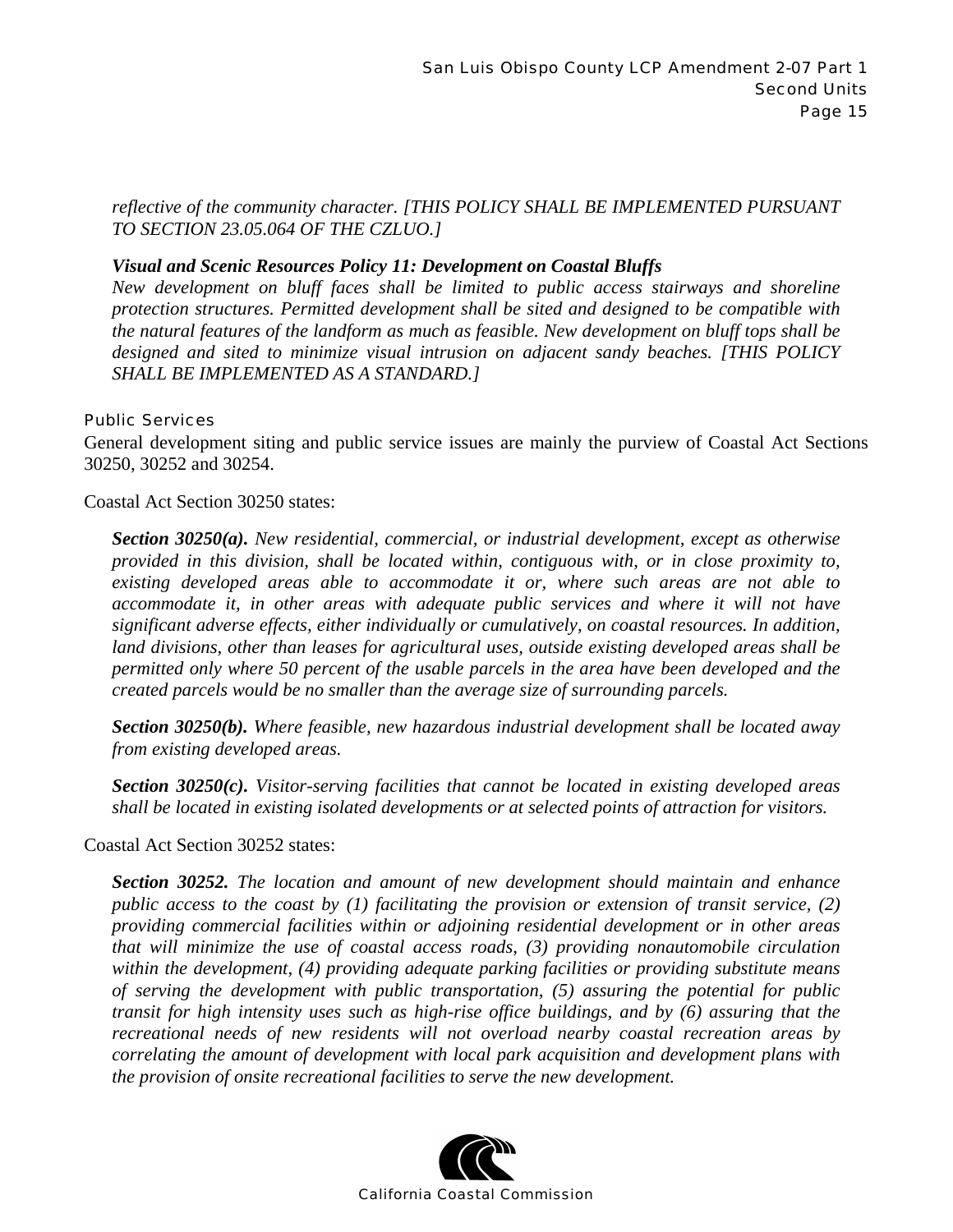#### Coastal Act Section 30254 states:

*Section 30254. New or expanded public works facilities shall be designed and limited to accommodate needs generated by development or uses permitted consistent with the provisions of this division; provided, however, that it is the intent of the Legislature that State Highway Route l in rural areas of the coastal zone remain a scenic two-lane road. Special districts shall not be formed or expanded except where assessment for, and provision of, the service would not induce new development inconsistent with this division. Where existing or planned public works facilities can accommodate only a limited amount of new development, services to coastal dependent land use, essential public services and basic industries vital to the economic health of the region, state, or nation, public recreation, commercial recreation, and visitor-serving land uses shall not be precluded by other development* 

San Luis Obispo County LUP Policies 1 and 8 provide:

#### *Public Works Policy 1: Availability of Service Capacity*

*New development (including divisions of land) shall demonstrate that adequate public or private service capacities are available to serve the proposed development. Priority shall be given to infilling within existing subdivided areas. Prior to permitting all new development, a finding shall be made that there are sufficient services to serve the proposed development given the already outstanding commitment to existing lots within the urban service line for which services will be needed consistent with the Resource Management System where applicable…* 

#### *Public Works Policy 8: Priority Development*

*Where existing or planned public works facilities can accommodate only a limited amount of new development, the following land uses shall have priority for services in accordance with the Coastal Act and be provided for in the allocation of services in proportion to their recommended land use within the service area.* 

*a. Uses which require location adjacent to the coast (coastal-dependent uses).* 

*b. Essential public services and basic industries vital to the economic health of the region, state or nation including agriculture, visitor-serving facilities and recreation.* 

*Priority for development of such uses shall be given to land within the USL that are already subdivided with services available and then to unsubdivided parcels within the USL with services available. [THIS POLICY SHLL BE IMPLEMENTED AS A STANDARD].* 

## 3. Consistency Analysis

#### Background on RSF, RS, and RR lands

The County has a series of residential land use designations, including Residential Single-Family (RSF), Residential Suburban (RS), and Residential Rural (RR). The RS and RR designations generally cover

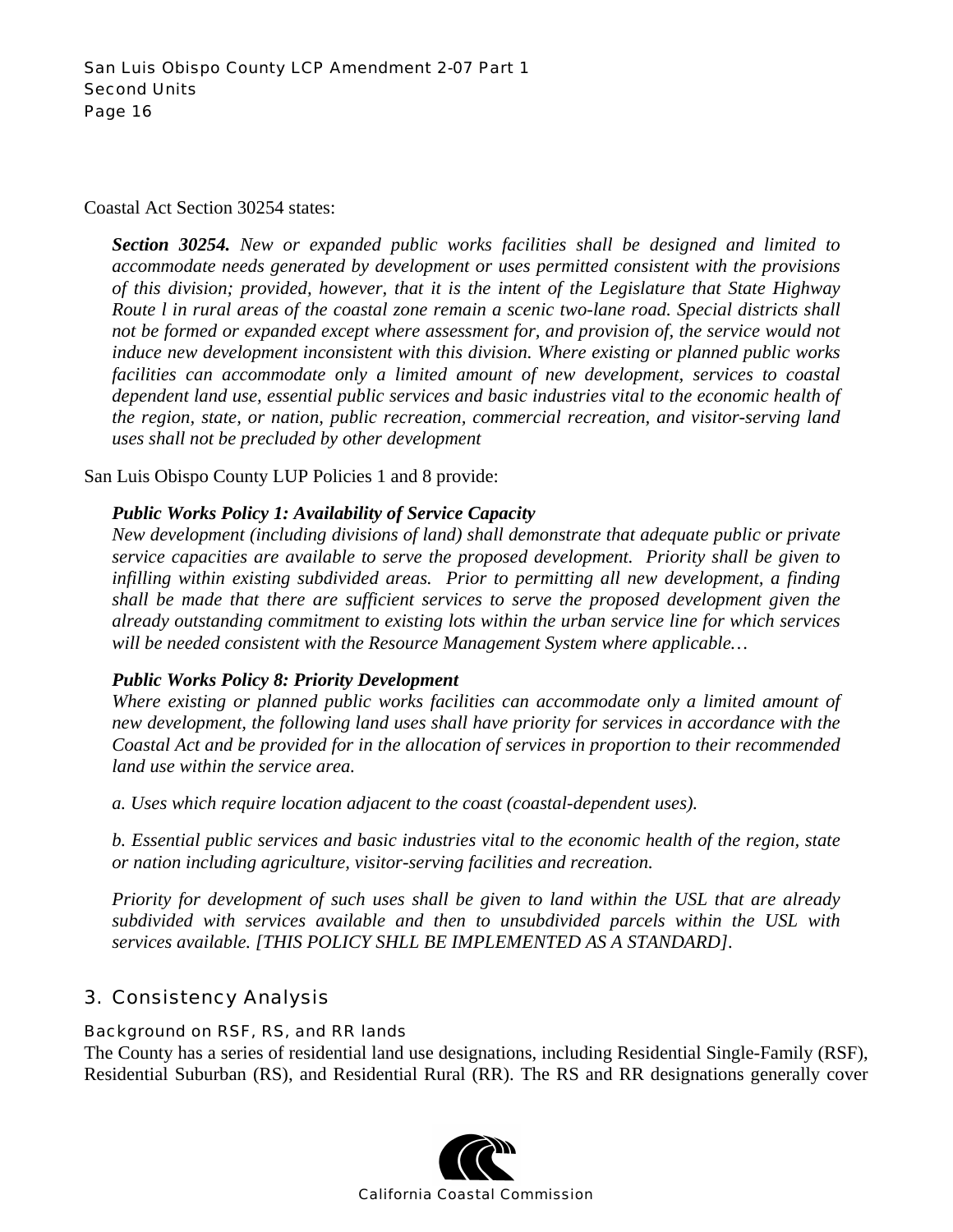areas just outside of urban nodes, where residential development is generally more dispersed and more compatible with a rural atmosphere and lifestyle. The LCP describes these residential areas as low density, and that these designations are applied in order to maintain the character of the open countryside and its attributes. For example, RS zoned land along the southern Cambria urban fringe near Camp Ocean Pines includes sensitive Monterey pine forest habitat. Likewise, RS and RR zoned lands around the Los Osos urban fringe are similarly resource rich. These areas include a myriad of waterways and sensitive habitat areas, and are critical public viewsheds, particularly as seen from Pecho Road towards the ocean. In other areas, like in Avila Beach, RR land near Mallagh Landing includes the wide marine terrace and coastal bluffs overlooking the Pacific. In the south county, it is not uncommon for RS zoned land near Willow Road to be in agricultural production. Nearly all of these areas lack adequate public service capacities, such as sustainable water supplies. As a result, the proposed amendment affects some of the more sensitive and resource rich coastal zone lands within San Luis Obispo County.

#### Elimination of Public Hearing Requirements

The primary focus of both AB 1866 and the proposed amendment is to eliminate the public hearing requirement for second units in RSF, RS, and RR zones. Although the LCP's current public hearing requirement for second units is designed to ensure maximum participation, and to help allow for project issues to be addressed in an open public forum, its elimination in this case to respond to AB 1866 requirements should not adversely impact coastal resources so long as existing related LCP provisions and processes are maintained (see also below regarding principally permitted uses). In other words, whether there is a public hearing or not, proposed second unit projects must be consistent with the LCP and thus must protect these resources as directed by the LCP. The removal of the public hearing requirement will limit testimony and discussion at a public hearing, which will eliminate the effect of such testimony and discussion on such projects, but interested parties will still be noticed as required, and will still have the ability to participate through submitting their comments to the County otherwise. Again, although not ideal for public participation, the outcome should still be LCP consistent development.

#### Secondary Dwelling Units as a Principal Permitted Use

The LCP only allows second units in the RSF, RS, and RR zones (and the amendment does not change this application). However, currently, Table O of the LUP defines second units in these zones as special "S-8" uses. Such uses are only allowable subject to special standards and/or processing requirements, spelled out in such policies as CZLUO Section 23.08.169 (Secondary Dwelling Units (S-8)). Second units are currently conditional uses in RSF, RS, and RR zones.

The proposed amendment inserts a principally permitted "P" notation for secondary dwelling units in the LCP's Table O use code chart. According to the County, this makes them a principally permitted use in the RSF, RS, and RR land use categories. These uses would still also be called out as special "S-8" uses, subject to special standards and/or processing requirements (in this case S-8 requires approval subject to the terms of CZLUO Section 23.08.169 specific to secondary dwelling units). Actions by the County to approve non-principally permitted use development are appealable to the Coastal

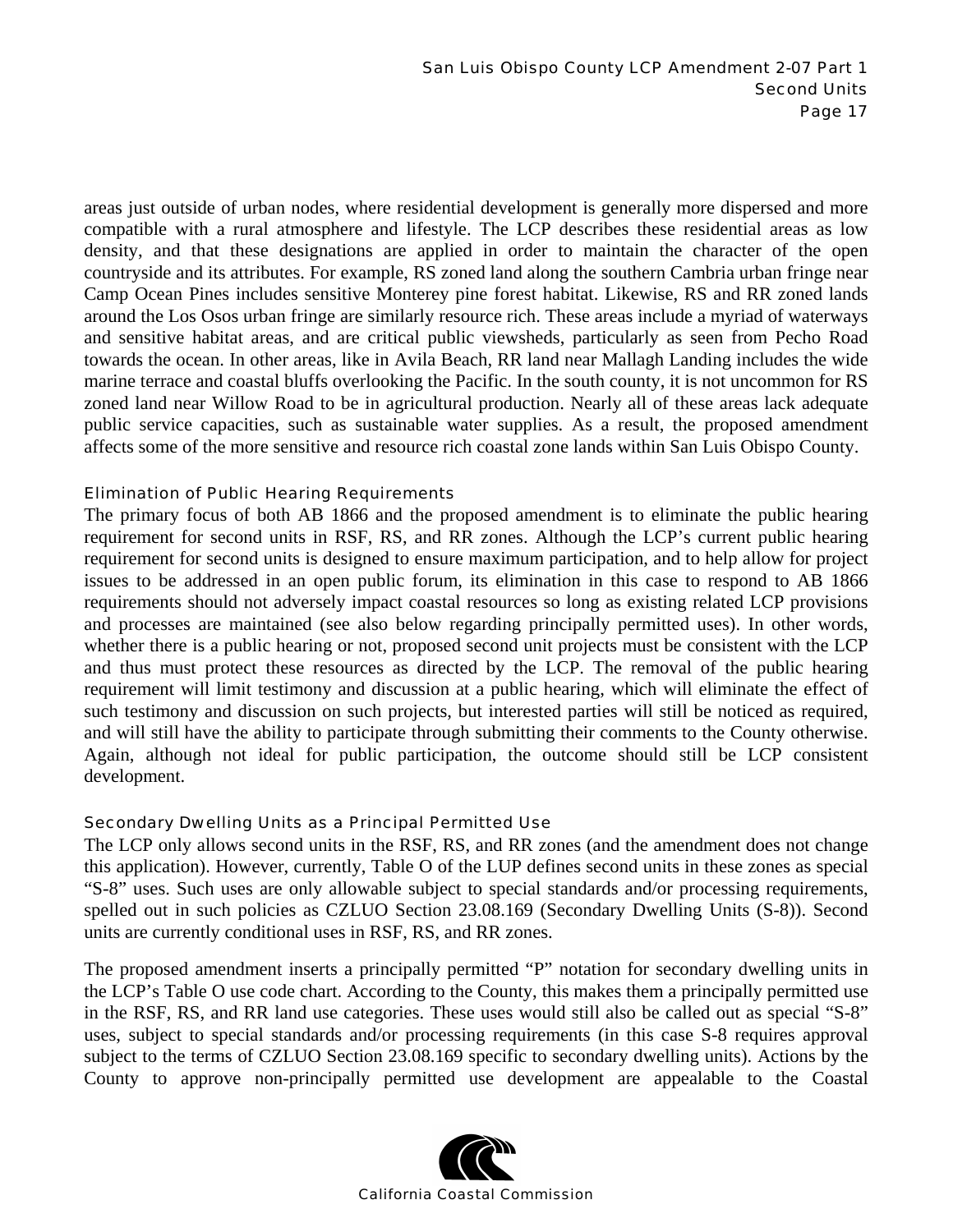Commission (in addition to those County actions taken to approve any development when it is located in a geographically appealable zone).

As described earlier, the residential zones in question include County coastal zone lands in less urban areas, where coastal resource protection issues are relatively more present than in urban areas. Although the LCP currently allows these types of projects in these areas, it provides special processing for them, including designating them as development that is appealable to the Commission, because these types of projects in these types of areas demand relatively more oversight to ensure that coastal resources are protected as required by the LCP.

If these types of projects were instead identified as principally permitted, as proposed, a portion of the LCP's special processing applicable to them would also be eliminated. Specifically, actions to approve second units in these residential land use categories in the coastal zone would no longer be categorically appealable to the Coastal Commission. This safeguard was put in place precisely to ensure adequate review for development outside of the scope of what the LCP principally envisions for property. As discussed above, this is critically important for suburban and rural properties that contain abundant coastal resources and for which growth pressure can be exceedingly high as urban areas reach build-out, and where statewide perspective can be particularly relevant in light of local development pressures. Thus, it is likely that the amendment will lead to future second unit growth in suburban and rural areas of the County without application of that statewide perspective as necessary, which could be to the detriment of coastal resources inconsistent with both the certified LUP and the Coastal Act.

Fortunately, this issue can be easily addressed, consistent with both the Coastal Act and AB 1866 regarding second units. Specifically, the LCP's use charts can be left as is (to not make second units principally permitted). The other LCP changes would still mean that second units could be approved by the County absent a public hearing (as per AB 1866), but that they would be processed otherwise in the manner currently prescribed for these use by the existing LCP, including with respect to the potential for appeal to the Coastal Commission. See suggested modification 1.

#### Final Local Action Requirements

Proposed Section 23.08.169d indicates that second units don't require a public hearing, and are to be noticed per LCP requirements when appealable. While it is implied that the applicable final local action noticing requirements to the Commission would remain, it is not explicit in this section. For clarity, a modification is suggested to make this implicit requirement explicit. See suggested modification 4.

#### Design Standard Changes

The changes to the design standards for second units will generally add greater flexibility in siting and design, but shouldn't result in adverse coastal resource impacts as a result. With the amendment, as is currently the case, second units must still be found consistent with all LCP requirements, including those protecting against inappropriate second unit development, and including those requiring coastal resource protection otherwise (e.g., protecting agricultural lands, public views, sensitive habitat areas, etc.). Suggested modification 5 simply clarifies and reinforces these provisions. As modified, these

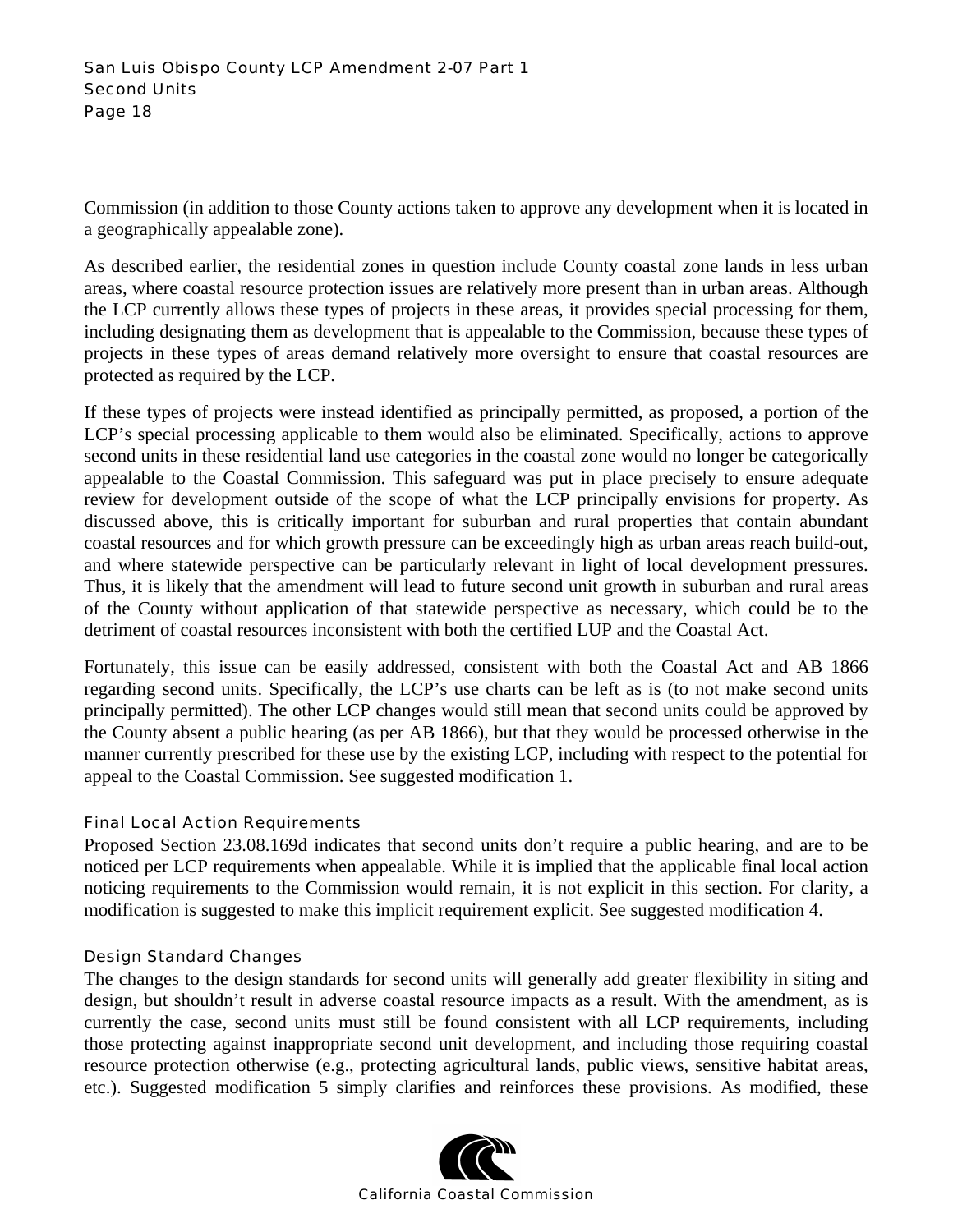changes can be found Coastal Act and LCP consistent.

#### Clarifications/Other

In addition to those issues detailed above, there are instances where the language of the proposed text needs to be clarified, and typographic errors fixed, to ensure its clear implementation consistent with the LUP. In one area of the CZLUO (Section 23.02.030f) the same exception clause for permit requirements proposed by the County is added for internal consistency. See suggested modification 2, 4, and 5.

#### 4. Conclusion

The Commission must determine whether the LUP changes proposed are consistent with the Coastal Act, and the IP changes proposed are consistent with and adequate to carry out the LUP. There are portions of both sections of text where there are inconsistencies and/or other issues that would affect the proposed text's ability to be consistent with the Coastal Act, and carry out LUP policies that ultimately ensure that coastal resources are protected. Modifications are suggested to address the identified issues.

In conclusion, if so modified in all of the ways outlined here, according to the cited modification texts, then the proposed LUP and IP amendment can be approved as being consistent with the Coastal Act and adequate to carry out the certified LUP.

# C. California Environmental Quality Act (CEQA)

Local governments are not required to undertake environmental analysis of proposed LCP amendments, although the Commission can and does use any environmental information that the local government has developed. CEQA requires that alternatives to the proposed action be reviewed and considered for their potential impact on the environment and that the least damaging feasible alternative be chosen as the alternative to undertake.

The County in this case prepared a Mitigated Negative Declaration under CEQA. This staff report has discussed the relevant coastal resource issues with the proposal, and has recommended appropriate suggested modifications to avoid and/or lessen any potential for adverse impacts to said resources. All public comments received to date have been addressed in the findings above. All above Coastal Act findings are incorporated herein in their entirety by reference.

As such, there are no additional feasible alternatives nor feasible mitigation measures available which would substantially lessen any significant adverse environmental effects which approval of the amendment, as modified, would have on the environment within the meaning of CEQA. Thus, if so modified, the proposed amendment will not result in any significant environmental effects for which feasible mitigation measures have not been employed consistent with CEQA Section 21080.5(d)(2)(A).

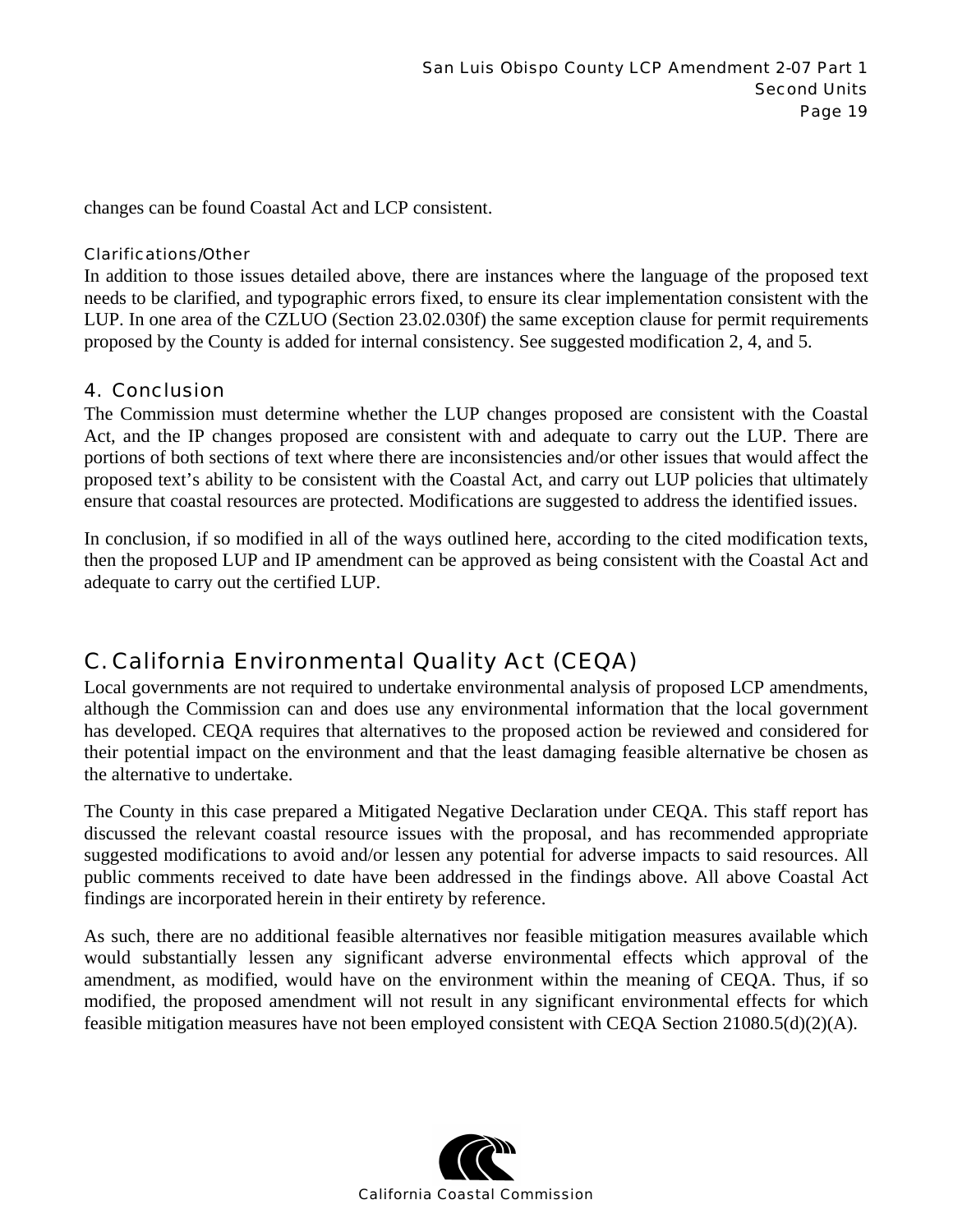#### IN THE BOARD OF SUPERVISORS COUNTY OF SAN LUIS OBISPO, STATE OF CALIFORNIA

Tues day September 12, 20056

PRESENT: Supervisors Harry L. Ovitt, Shirley Bianchi, Jerry Lenthall, James R. Patterson and Chairperson K.H. 'Katcho' Achadjian ABSENT: None

#### RESOLUTION NO. 2006 - 312

RESOLUTION TO AMEND THE SAN LUIS OBISPO COUNTY GENERAL PLAN, LAND USE ELEMENT, THE LAND USE ELEMENT AND LOCAL COASTAL PLAN, THE LAND USE ORDINANCE, TITLE 22 OF THE COUNTY CODE AND THE COASTAL ZONE LAND USE ORDINANCE, TITLE 23 OF THE COUNTY CODE AND TO ADOPT ORDINANCES ENTITLED "AN ORDINANCE AMENDING TITLE 22 OF THE SAN LUIS OBISPO COUNTY CODE, THE LAND USE ORDINANCE, CHAPTER 22.104 BY AMENDING SECTION 22.104.090 RELATING TO THE COMMERCIAL SERVICE AREA ON THEATER DRIVE", "AN ORDINANCE AMENDING TITLE 22 OF THE SAN LUIS OBISPO COUNTY CODE, THE LAND USE ORDINANCE, BY AMENDING VARIOUS SECTION RELATING TO SECONDARY DWELLING STANDARDS AND PERMIT REQUIREMENTS", "AN ORDINANCE AMENDING COASTAL ZONE LAND USE ORDINANCE, TITLE 23 OF THE SAN LUIS OBISPO COUNTY CODE, BY AMENDING VARIOUS SECTIONS RELATING TO SECONDARY DWELLING STANDARDS AND PERMIT REOUIREMENTS" AND "AN ORDINANCE AMENDING SPECIFIC SECTIONS OF THE SAN LUIS OBISPO COUNTY LAND USE ORDINANCE, TITLE 22 OF THE COUNTY CODE AND THE COASTAL ZONE LAND USE ORDINANCE, TITLE 23 OF THE COUNTY CODE" AND TO APPROVE ENVIRONMENTAL DOCUMENTS

The following resolution is now hereby offered and read:

WHEREAS, state law requires that a general plan be adopted; and

WHEREAS, the Land Use Element of the San Luis Obispo County General Plan was adopted by the Board of Supervisors on September 22, 1980, and is a proper element of the General Plan; and

WHEREAS, on March 1, 1988, the San Luis Obispo County Board of Supervisors adopted the Local Coastal Program as amendments and additions to the Land Use Element of the San Luis Obispo County General Plan, specifically incorporating the Land Use Plan of the Local Coastal Program into the Land Use Element of the General Plan hereinafter referred to as the "Land Use Element and Local Coastal Plan", and to the San Luis Obispo County Code Titles 19, 21, and 23; and

WHEREAS, state law, public necessity, convenience and general welfare requires that general and specific plans be amended from time to time; and

WHEREAS, the Planning Commission of the County of San Luis Obispo after noticed public hearings did recommend amendments to the Land Use Element, the Land Use Element / Local Coastal Plan, the Land Use Ordinance - Title 22 of the County Code and the Coastal Zone Land Use Element -Title 23 of the County Code, adopted resolutions or otherwise took action recommending said amendments.

NOW THEREFORE, BE IT RESOLVED AND ORDERED by the Board of Supervisors of the County of San Luis Obispo, State of California, in a regular meeting assembled on the twelfth day of September, 2006, that the County General Plan, the Land Use Element / Local Coastal Plan, the Land Use Ordinance - Title 22 of the County Code and the Coastal Zone Land Use Element - Title 23 of the County Code be amended as follows:

1. Amend the San Luis Obispo County General Plan, Land Use Element, Salinas River Area Plan, official maps, as such amendment appears on Exhibit LRP2004-00010:A, attached hereto and incorporated herein as though fully set forth. [This document does not apply to the Coastal Zone and was not certified as part of the Local Coastal Program. Therefore this amendment does not need to be submitted to the California Coastal Commission.]

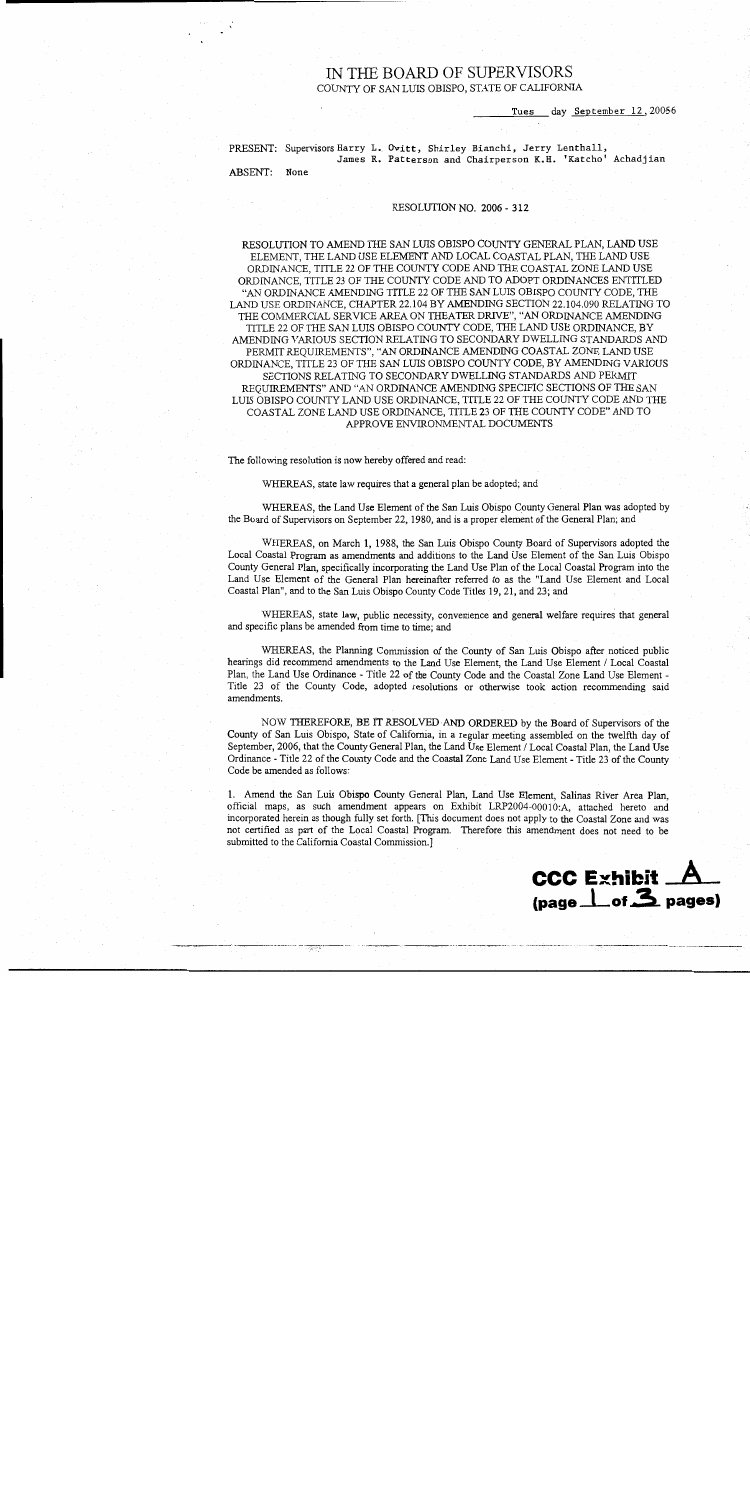2. Amend the San Luis Obispo County General Plan, Land Use Element, Salinas River Area Plan, official maps, as such amendment appears on Exhibit G030012M:A, attached hereto and incorporated herein as though fully set forth. [This document does not apply to the Coastal Zone and was not certified as part of the Local Coastal Program. Therefore this amendment does not need to be submitted to the California Coastal Commission.]

3. Amend the San Luis Obispo County General Plan, Framework for Planning, San Luis Bay Coastal Area Plan and the Land Use Element/Local Coastal Plan, as appears on Exhibit G030002L:C which is attached hereto and incorporated herein as though fully set forth; and pursuant to Public Resources Code, section 30514, authorize the Coastal Zone Framework and San Luis Bay Coastal amendment submittal to the California Coastal Commission for consideration and certification.

4. Adopt, enact and instruct the Chairman of the Board of Supervisors to sign "An Ordinance Amending Title 22 of the San Luis Obispo County Code, The Land Use Ordinance, Chapter 22.104 by Amending Section 22.104.090 Relating to the Commercial Service area on Theater Drive" as set forth in Exhibit G030012M:B which is attached hereto and incorporated herein as though fully set forth. [This document does not apply to the Coastal Zone and was not certified as part of the Local Coastal Program. Therefore this amendment does not need to be submitted to the California Coastal Commission.]

5. Adopt, enact and instruct the Chairman of the Board of Supervisors to sign "An Ordinance Amending Title 22 of the San Luis Obispo County Code, The Land Use Ordinance, by Amending Various Section Relating to Secondary Dwelling Standards and Permit Requirements" as set forth in Exhibit G030002L:A which is attached hereto and incorporated herein as though fully set forth. [This document does not apply to the Coastal Zone and was not certified as part of the Local Coastal Program. Therefore this amendment does not need to be submitted to the California Coastal Commission.]

6. Adopt, enact and instruct the Chairman of the Board of Supervisors to sign "An Ordinance Amending Coastal Zone Land Use Ordinance, Title 23 of the San Luis Obispo County Code, by Amending Various Sections Relating to Secondary Dwelling Standards and Permit Requirements" as set forth in Exhibit G030002L:B which is attached hereto and incorporated herein as though fully set forth and pursuant to Public Resources Code, section 30514, authorize the Coastal Zone Framework and San Luis Bay Coastal amendment submittal to the California Coastal Commission for consideration and certification.

7. Adopt, enact and instruct the Chairman of the Board of Supervisors to sign "An Ordinance Amending Specific Sections of the San Luis Obispo County Land Use Ordinance, Title 22 of the County Code and the Coastal Zone Land Use Ordinance, Title 23 of the County Code" which is attached hereto and incorporated herein as though fully set forth. [This document does not apply to the Coastal Zone and was not certified as part of the Local Coastal Program. Therefore this amendment does not need to be submitted to the California Coastal Commission.]

BE IT FURTHER RESOLVED AND ORDERED that the environmental documents for the above enacted amendments be approved as follows:

1. Regarding the amendments that were processed on the basis of a proposed Negative Declaration, the Board of Supervisors reviewed and considered the proposed Negative Declarations together with all comments received during the public review process prior to enacting the amendment. Further, on the basis of the initial studies and comments received for the Negative Declaration, there is no substantial evidence that the amendments will have a significant effect on the environment, therefore the Board of Supervisors hereby adopts the Negative Declaration pursuant to the applicable provisions of the California Environmental Quality Act (CEQA). The Negative Declaration prepared reflect the independent judgment of the Board of Supervisors, acting as the lead agency for the amendments.

2. Regarding the amendments that were processed on the basis of a Statutory Exemption, the Board of Supervisors finds that the activity is covered by a Statutory Exemption (pursuant to California Environmental Quality Act Guidelines Section 15282(i) from the California Environmental Quality Act (CEQA).

BE IT FURTHER RESOLVED AND ORDERED that this resolution with respect to Exhibits G030002L:B and C shall become operative automatically, pursuant to 14 California Code of Regulations  $\S13551(b)(1)$ , upon the certification without any modifications or amendments to said amendments by the California Coastal Commission and upon acknowledgment by the San Luis Obispo County Board of Supervisors of receipt of the Commission's resolution of certification pursuant to 14 California Code of Regulations §13544. In the event that the California Coastal Commission recommends modifications to said amendments, the amendments with modification shall be processed in accordance with Government Code  $\S$  65350 et seq., before final local government adoption of the amendments with the modifications suggested by Coastal Commission pursuant to 14 California Code of Regulations §13551(b)(2), or before the Board of Supervisors resubmits, pursuant to Public Resources Code Section 30512 and 30513, any additional amendments to satisfy the Commission's recommended changes.

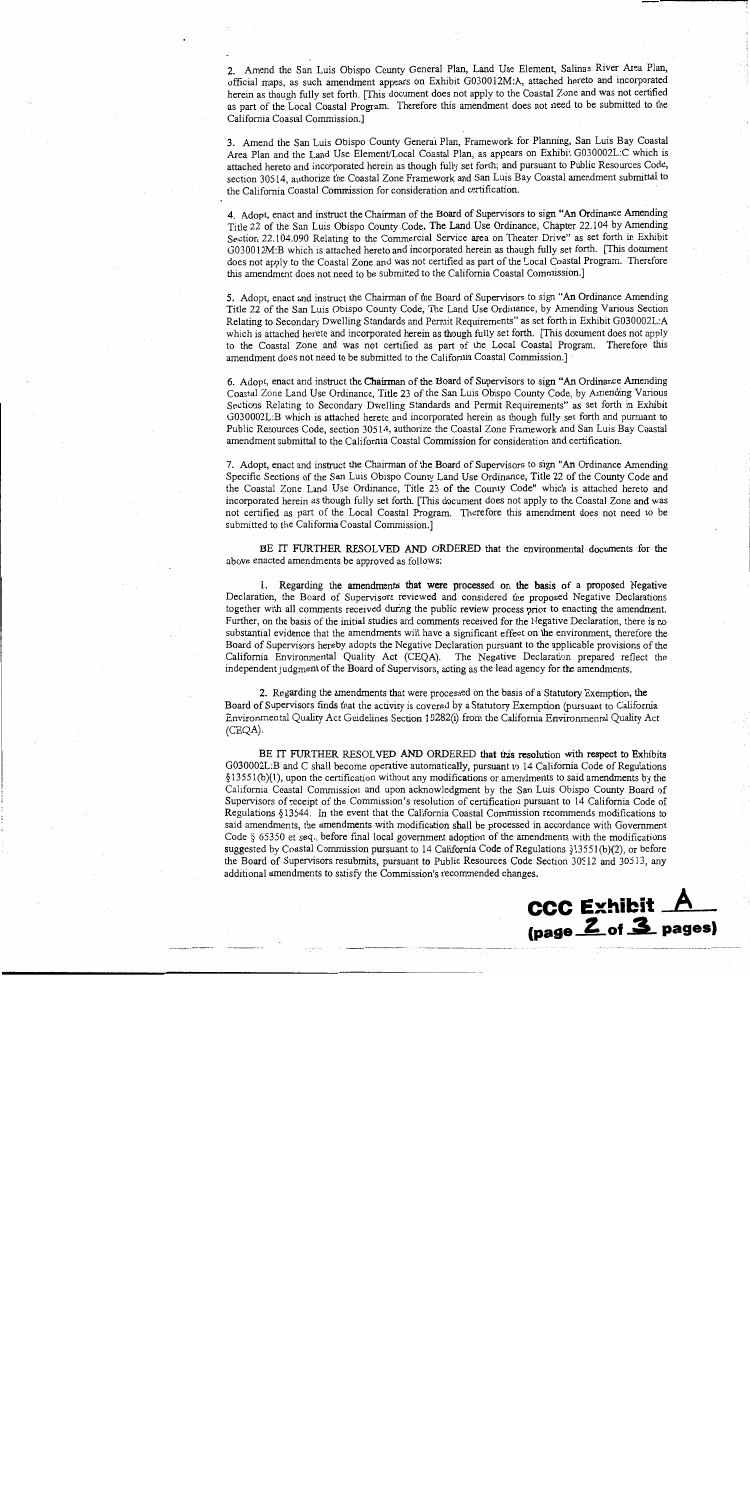Code Section 30512 and 30513, any additional amendments to satisfy the Commission's recommended changes.

BE IT FURTHER RESOLVED AND ORDERED that in accordance with Government Code Section 25131, after reading of the title of the ordinances, further reading of the ordinances in full is waived.

BE IT FURTHER RESOLVED AND ORDERED that this resolution shall be effective on the same date as Ordinance 3096, 3098 & 3099, said date being October 12, 2006 except for Ordinance 3097 , which will become effective on January 1, 2007.

Upon motion of Supervisor Ovitt , seconded by Supervisor Lenthall, and on the following roll call vote, to wit:

AYES: Supervisors Ovitt, Lenthall, Bianchi, Patterson, Chairperson Achadjian

NOES: None

ABSENT: None

ABSTAINING: None

The foregoing resolution is hereby adopted.

#### K.H. ACHADJIAN

Chairman of the Board of Supervisors of the County of San Luis Obispo, State of California

#### **ATTEST**

JULIE L. RODEWALD

County Clerk and Ex-Officio Clerk of the Board of Supervisors, County of San Luis Obispo. State of California **C.M. CHRISTENSEN**  $By:$ 

**SEALT** 

Deputy Clerk

#### APPROVED AS TO FORM AND LEGAL EFFECT:

JAMES B. LINDHOLM, JR. County Counsel By: umt Counsel 8.30.OE Dated:

CCC Exhibit  $\overline{A}$  $_{\text{(page 3 of 3 pages)}}$ 

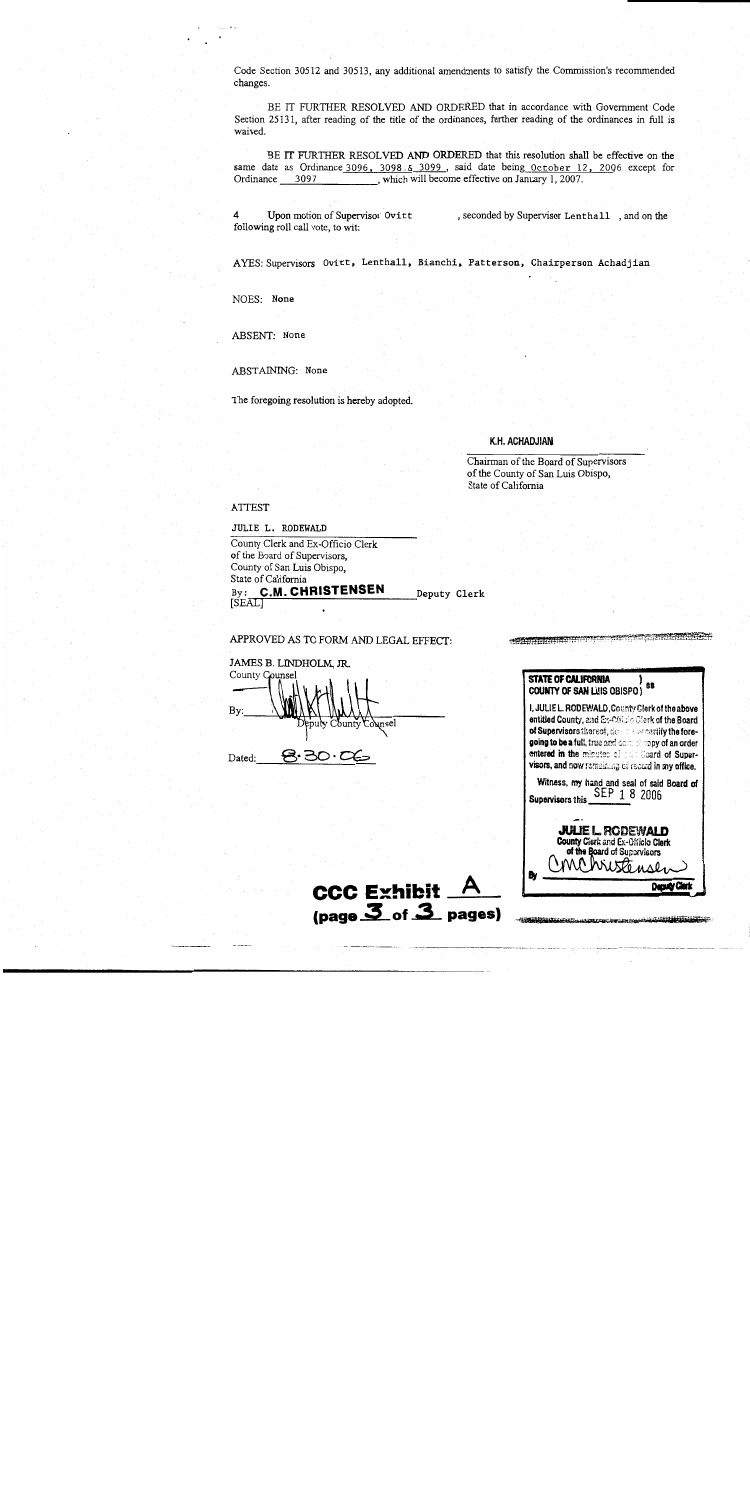#### EXHIBIT G030002L:C

#### PROPOSED AMENDMENTS TO COASTAL ZONE FRAMEWORK FOR PLANNING, TABLE O AND SAN LUIS BAY COASTAL ZONE AREA PLAN

#### Framework for Planning, Chapter 6, Table 0, Residential Use Group, Secondary  $\mathbf{1}$ . Dwellings is hereby amended as follows:

Add a  $\underline{P}$  to the existing S-8 designation in the Residential Rural, Residential Suburban and Residential Single Family land use categories.

#### San Luis Bay Coastal Planning Area, Avila Beach Urban Area, Communitywide Standards  $2.$ are hereby amended as follows:

#### **AVILA BEACH**

The following standards apply only to lands within the town of Avila Beach, to the land use categories or specific areas listed.

Permit Requirement. Unless otherwise specified in the Avila Beach Specific Plan,  $4.$ Minor Use Plan approval is required for all proposed new uses except secondary dwellings. All development activities on the Tank Farm shall require Development Plan review and approval. [Added 2000, Ord. 2919]

#### San Luis Bay Coastal Planning Area, Rural Area Standards, are hereby amended as 3. follows:

#### PIRATES COVE (CAVE LANDING)

The following standards apply only to the Pirates Cove area (see Figure 8-1) to the land use categories or specific areas listed.

RESIDENTIAL RURAL: The following standards apply only to lands within the Residential Rural land use category.

#### Mallagh Landing.

 $1.$ **Permit Requirement.** Development plan approval is required for all uses, except secondary dwellings, to include the following:

· Residential clusters shall be identified in accordance with the sections of the Coastal a. Zone Land Use Ordinance which identifies cluster densities. At such time as the county adopts a Planned Unit Development (PUD) ordinance, the residential clusters shall be identified in accordance with the PUD ordinance.

> **CCC Exhibit \_B**  $(page \n\_\of \n7$  pages)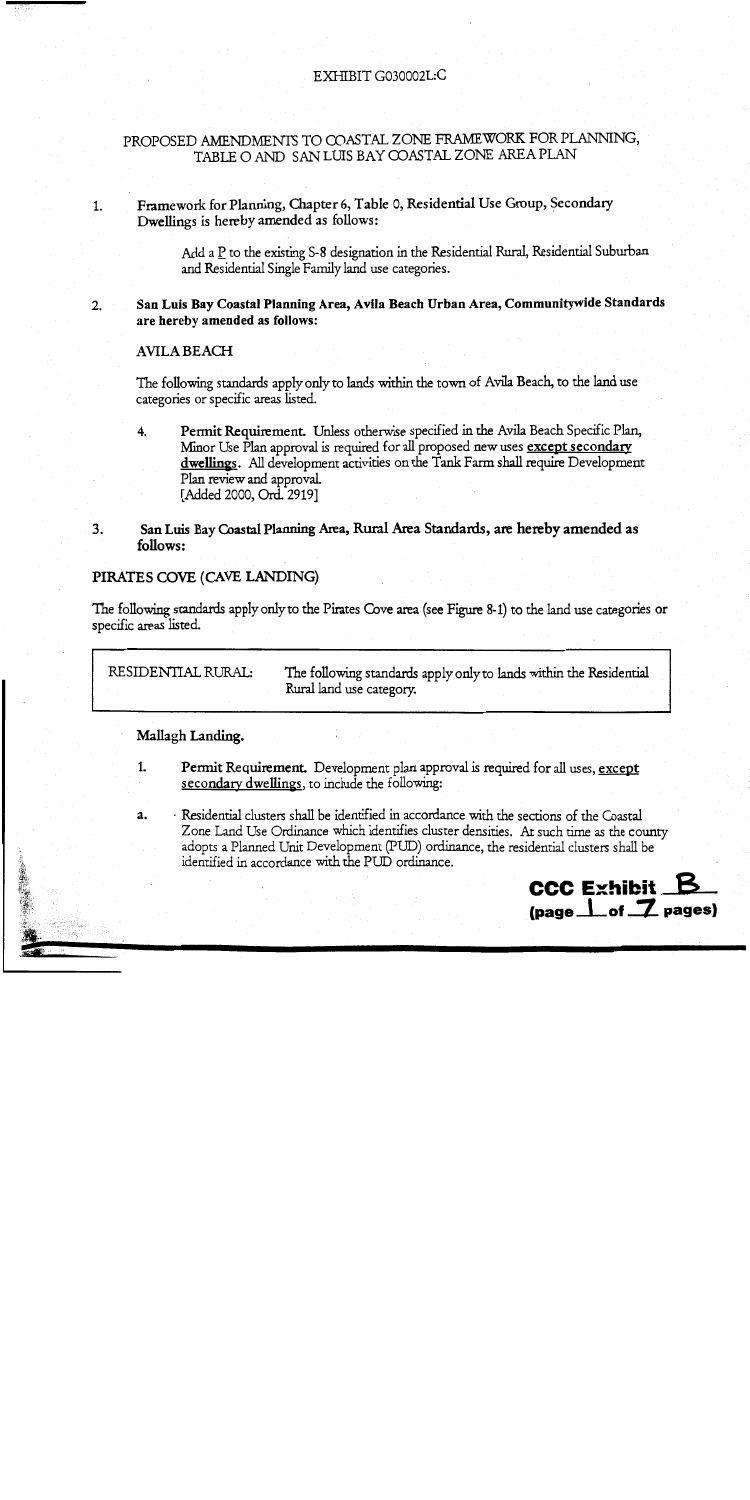#### EXHIBIT G030002L:B

#### ORDINANCE NO.

#### AN ORDINANCE AMENDING COASTAL ZONE LAND USE ORDINANCE, TITLE 23 OF THE SAN LUIS OBISPO COUNTY CODE BY AMENDING VARIOUS SECTIONS RELATING TO SECONDARY DWELLING STANDARDS AND PERMIT REQUIREMENTS

The Board of Supervisors of the County of San Luis Obispo ordains as follows:

SECTION1: Section 23.03.042(c) (Table 3-A) Note 2 of the Coastal Zone Land Use Ordinance, Title 23 of the County Code, is hereby amended to read as follows:

Note 2 - Any use normally required by this title to have Plot Plan approval (except signs, pursuant to 23.04.306(a) shall instead require Minor Use Permit approval, except secondary dwellings, where Section 23.01.043 (Appeals to the Coastal Commission) identifies the proposed project as development which is appealable to the Coastal Commission.

SECTION 2: Section 23.08.014, 2<sup>nd</sup> paragraph, of the Coastal Zone Land Use Ordinance, Title 23 of the County Code is amended to read as follows:

Where Plot Plan approval is the land use permit required by this chapter and the proposed development is appealable to the Coastal Commission as provided by Section 23.01.043, Minor Use Permit approval (23.02.033) shall instead be required , except for secondary dwellings.

 $SECTION3:$  Section 23.08.169(c)(1)(i) of the Coastal Zone Land Use Ordinance, Title 23 of the County Code is hereby amended to read as follows:

- c. Limitations on location.
	- $(1)$ Excluded areas. A Secondary Dwelling Unit shall not be allowed within the following areas. In such areas, secondary dwelling units are deemed to be incompatible with existing development, or the density increase resulting from secondary units pursuant to this section would create adverse cumulative effects on essential community services and natural features. Such services and features include but are not limited to water supplies, storm drainage facilities, roadway traffic capacities, and soils with limited suitability for septic system sewage disposal or subject to erosion:
		- $(i)$ South Bay. The South Bay urban area as defined by the Land Use Element, Estero area plan, except that where the site and secondary dwelling unit satisfy the following provisions of subsection  $g(1)(ii)(a)$ , (b) or (c), or  $g(2)(ii)(a)$  or (b) for the applicable land use category, a detached unit may be allowed.

 $CC$  Exhibit  $B$ (page 2 of 7 pages)

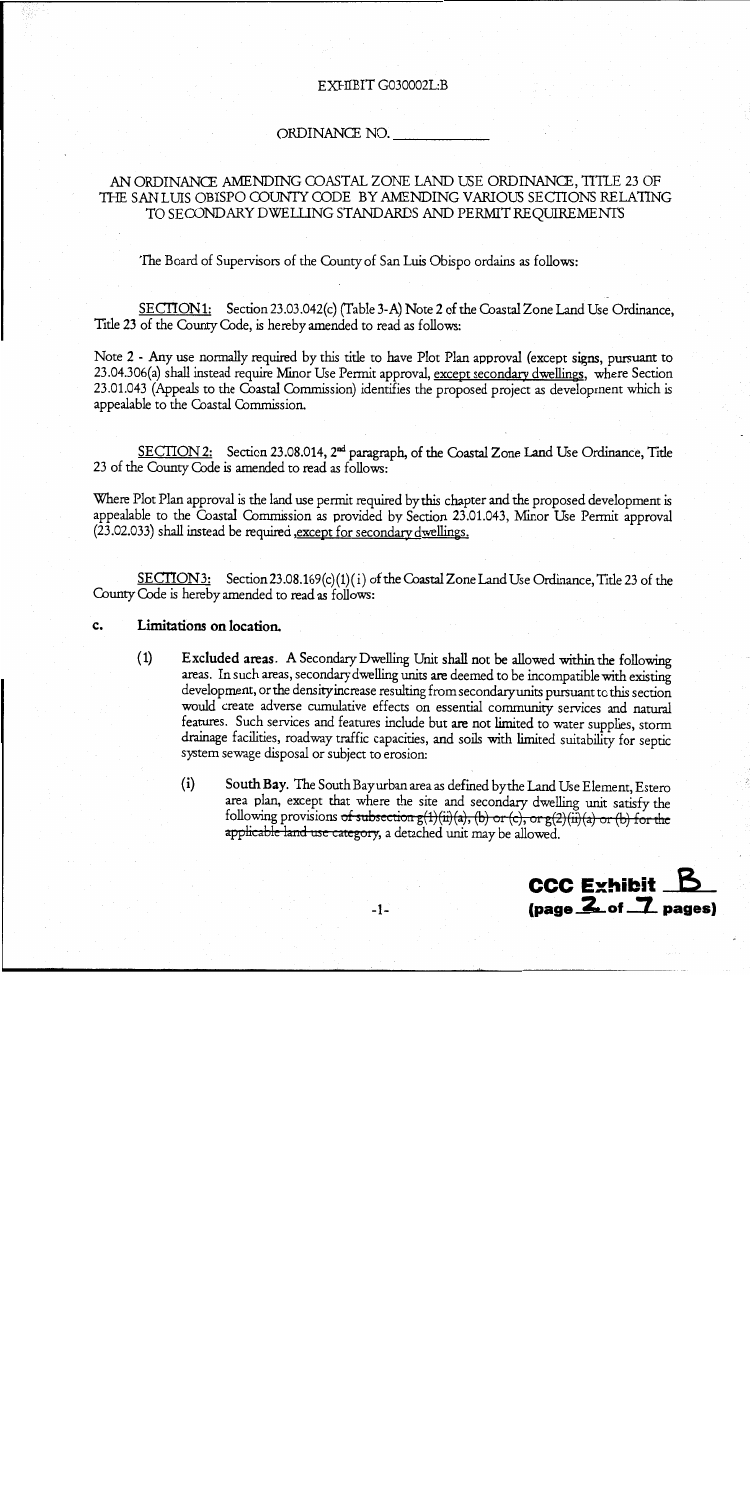- Within the Residential Single-Family category.
	- Where the site area is 12,000 square feet or larger and the site is <u>1.</u> served by community water and sewer; or
	- Where the site area is one acre (net) or larger and the site is served  $2.$ by community water and on-site sewage disposal; or
	- Where the site area is 2.5 acres (net) or larger and the site is served 3. by on-site water supply and sewage disposal.
- Other allowed land use categories. В.

A.

- Where the site is two acres (net) or larger and the site is served by  $1.$ community water or sewer.
- Where the site area is five acres (net) or larger and the site is served  $2.$ by on-site water supply and sewage disposal.

SECTION 4. Section 23.08.169c(2) (Secondary Dwelling Units, S-8) of the Coastal Zone Land Use Ordinance, Title 23 of the San Luis Obispo County Code, is hereby deleted as follows:

**Minimum access.** A secondary dwelling is allowed only on a site that has frontage:  $(1)$  on  $(2)$ a road or private easement that is maintained by the county, state or special district; (2) on a road that is offered for dedication to the public and is surfaced with chip seal or better; or  $(3)$  on a private easement that is surfaced with chip seal or better. For roads or easements described in  $(2)$  or  $(3)$ , the access must be maintained through organized maintenance, such as a road maintenance agreement or homeowners association.

SECTION5. Section 23.08.169d (Secondary Dwelling Units, S-8) of the Coastal Zone Land Use Ordinance, Title 23 of the San Luis Obispo County Code, is hereby amended as follows:

Permit requirement. Minor Use Permit Plot Plan approval is required in all areas where d. Secondary Dwelling Units are allowed. For a secondary dwelling meeting the definition of appealable development pursuant to Coastal Zone Land Use Ordinance Section 23.01.043(c), a public hearing is not required. Instead, a notice shall be filed in accordance with Coastal Zone Land Use Ordinance section 23.02.070(b). The notice shall be provided to all property owners within 300 feet of the subject property and to all residents within 100 feet. In addition to the items listed in 23.02.070(b), the notice shall state that the project may be appealed to the California Coastal Commission. Nothing in this section shall exempt secondary dwellings from meeting any applicable Local Coastal Plan policies.

> CCC Exhibit B  $\overline{\mathbf{3}}_{\text{of}}$   $\overline{\mathbf{7}}_{\text{paqes}}$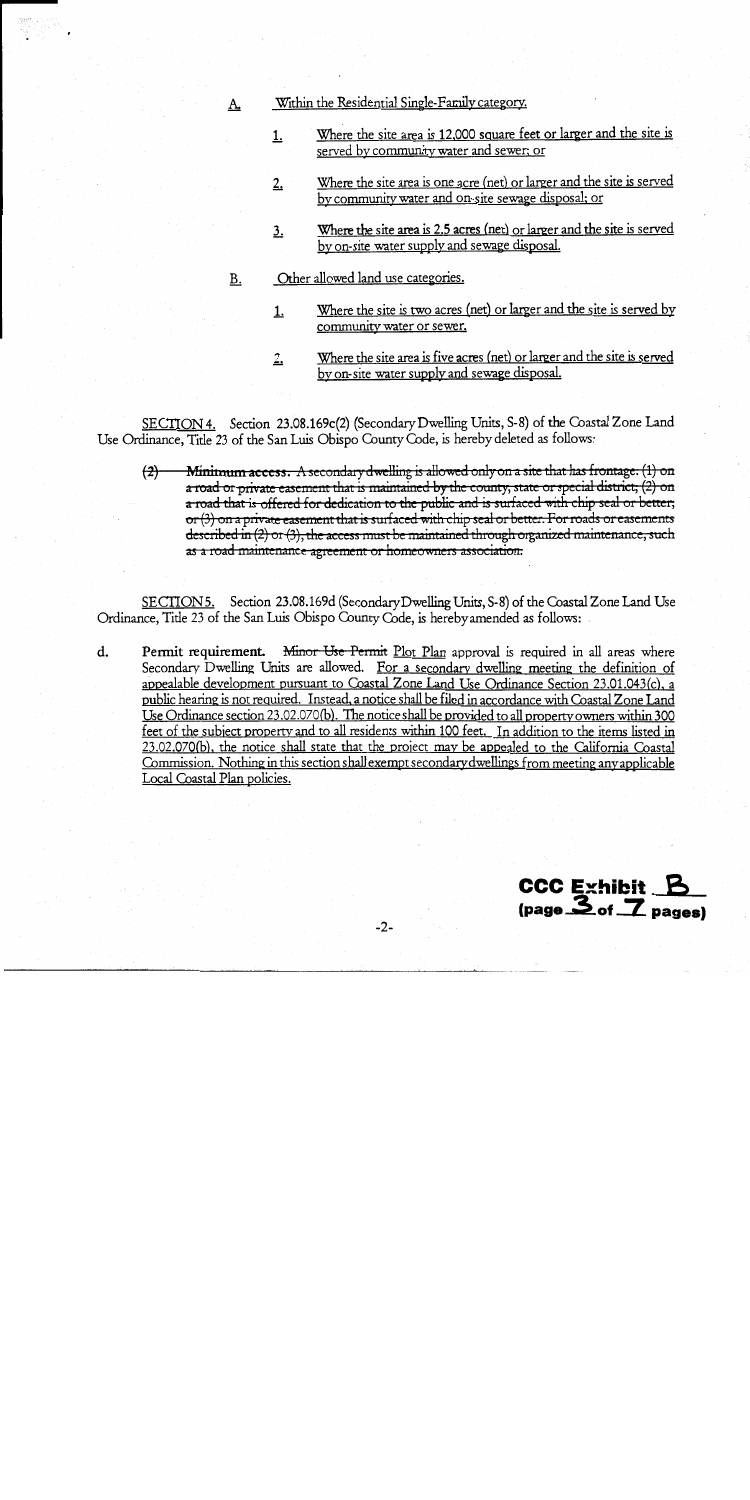SECTION6. Section 23.08.169g (Secondary Dwelling Units, S-8) of the Coastal Zone Land Use Ordinance, Title 23 of the San Luis Obispo County Code, is hereby amended as follows:

#### Design standards: g.

- Within the Residential Single-Family category. The following standards apply to all land use  $(1)$ categories where secondary dwellings are allowed.
	- The maximum floor area of a secondary dwelling shall be 640 square feet, except ₩ that such area may be increased to a maximum of 1200 square feet (exclusive of any garage) where the site satisfies the requirements of subsections  $g(1)(ii)(a)$ , (b) or (c).

The secondary dwelling shall be permanently attached by a common wall to the  $\oplus$ primary dwelling or on the second floor of the primary dwelling's detached garage and shall use the same design style except:

- Where the site area is 12,000 square feet or larger and the site is served by  $\textbf{(a)}$ community water and sewer; or
	- Where the site area is one acre (net) or larger and the site is served by <del>(Ы)</del> community water and on-site sewage disposal; or
	- Where the site area is 2.5 acres (net) or larger and the site is served by on-€ site water supply and sewage disposal.

In such cases the secondary dwelling may be detached if it employs an exterior design style compatible with the primary dwelling and is located on the rear of the site, provided that no more than 50 percent of the site shall be covered by structures:

Entrances shall be designed to maintain the character of a single dwelling and to avoid the attached secondary dwelling changing the appearance of the primary dwelling to resemble a duplex. The entrance to an attached secondary dwelling shall not be located on the same building face as the entrance to the primary dwelling unless the entrance to both the primary and secondary dwellings is shared.

Other allowed land use categories.  $(2)$ 

 $\left(\dddot{\mathbf{m}}\right)$ 

ᡦ

<del>(ii)</del>

The maximum floor area of a secondary dwelling shall be 800 square feet, except that such area may be increased to a maximum of 1200 square feet (exclusive of any garage) where the site satisfies the requirements of subsections  $g(2)(ii)(a)$  or (b).

The secondary dwelling shall be permanently attached by a common wall to, or located within 50 feet of, the primary dwelling or on the second floor of the primary dwelling's detached garage and shall use the same design style except:

Where the site is two acres (net) or larger and the site is served by  $\overline{a}$ community water or sewer.

Where the site area is five acres (net) or larger and the site is served by on-<del>(Ы</del>

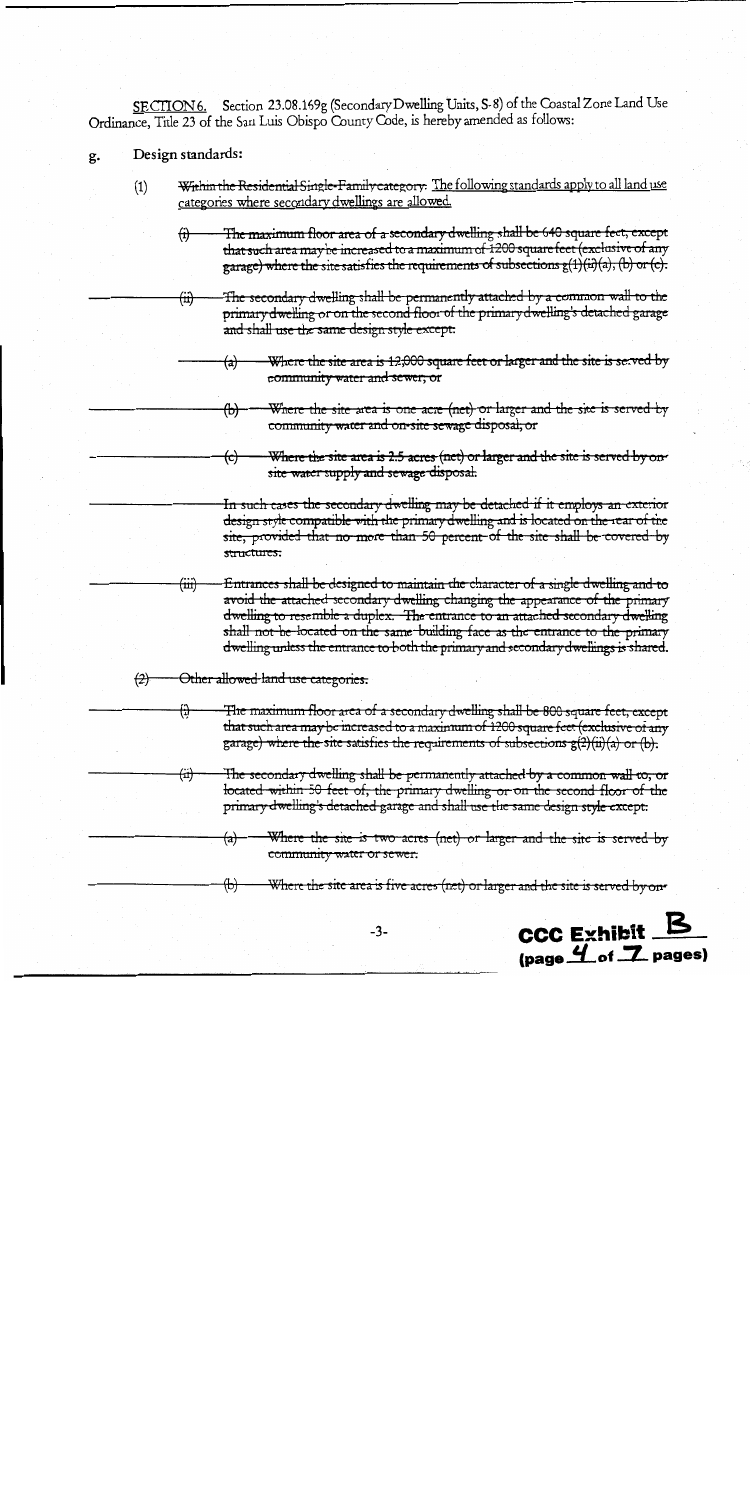#### site water supply and sewage disposal.

In such cases the secondary dwelling may be detached from the primary dwelling but shall be of a design style compatible with the existing primary dwelling. For sites of 20 acres or larger in residential categories, the secondary dwelling shall be located within 500 feet of the primary dwelling. For sites less than 20 acres, the secondary dwelling shall be located within 250 feet of the primary dwelling. An attached secondary dwelling shall comply with the design provisions of subsection  $g(1)(iii)$  of this section.

| SIZE OF LOT                    | <b>MAXIMUM SIZE</b><br>OF UNIT(1) | <b>TYPE OF ROAD</b><br>SURFACE(2) | <b>MAXIMUM DISTANCE</b><br><b>FROM PRIMARY UNIT</b> |
|--------------------------------|-----------------------------------|-----------------------------------|-----------------------------------------------------|
| 6,000 sq. ft. - 20,000 sq. ft. | 640 square feet                   | Paved                             | 10 feet                                             |
| >20,000 sq. ft. - 1 acre       | 640 square feet                   | Paved                             | 50 feet                                             |
| $>1$ acre - 2 acres            | 800 square feet                   | Chip seal(3)                      | 50 feet                                             |
| $>2$ acres - 5 acres           | 800 square feet                   | Chip seal(3)                      | 100 feet                                            |
| $>5$ acres                     | 800 square feet                   | Chip Seal(3)                      | 250 feet                                            |

Notes:

 $(1)$ 

Includes attics greater than 6 feet in height, unconditioned storage space and lofts.

- $(2)$ If the road that provides access to the property is maintained by the County, State, or special district, the surfacing requirement does not apply. If the road is not maintained by the County, State or special district, the surfacing requirement applies and the road must be maintained through an agreement with property owners fronting the road or through an established homeowners association.
- $(3)$

 $\overline{z}$ .

Chip seal must be placed over a Class II, or better, base material as defined by California Department of Transportation standards.

 $(2)$ Driveways: The driveways serving the primary and secondary dwelling shall be combined where possible. An adjustment may be granted in compliance with Section 23.01.044 if combining driveways is prohibited by a physical site constraint, would result in grading on slopes over 15 percent or would require the removal of oak trees or other native trees.

#### $-(3)$ Within urban and village reserve lines...

The secondary dwelling shall employ a design style compatible with the primary a. dwelling.

When a secondary dwelling is attached to the primary dwelling, the entrances shall <u>b.</u> be designed to maintain the character of a single dwelling and to avoid the attached secondary dwelling changing the appearance of the primary dwelling to resemble a duplex. The entrance to an attached secondary dwelling shall not be located on the same building face as the entrance to the primary dwelling unless the entrance to both the primary and secondary dwellings is shared.

 $\overline{\text{CCC Exhibit}}$   $\overline{\text{B}}$  $\frac{5}{2}$  (page  $\frac{5}{2}$  pages)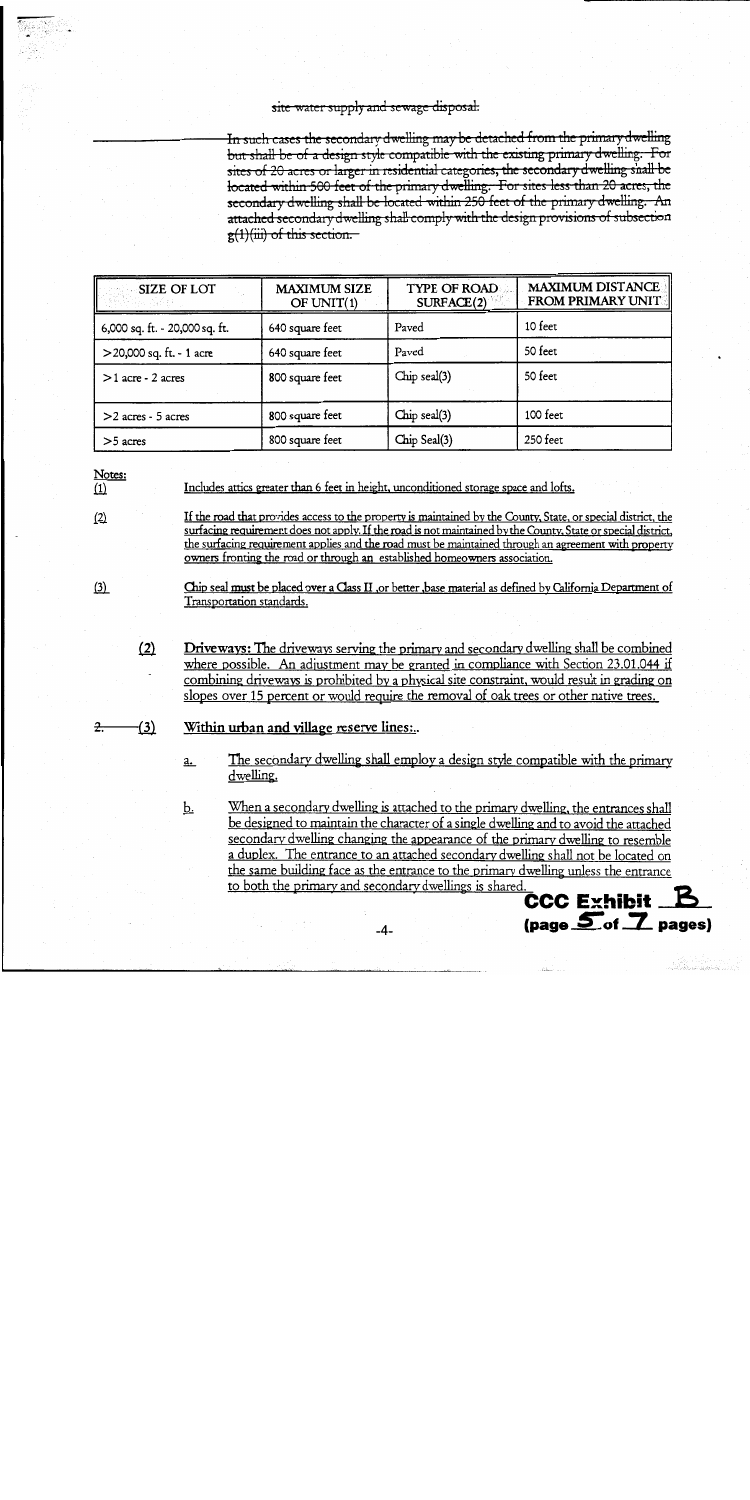#### No more than 50 percent of the site shall be covered by structures.  $\underline{\mathsf{C}}$

- Exceptions to design standards. Alternatives to the design standards of subsections g.  $(34)$  $\frac{1}{\text{and c(2)}}$  of this section may be approved by the Review Authority pursuant to Section 23.02.033. These standards are the only provisions of this section subject to such action. The maximum size of unit as set forth in Subsection  $g(1)$ , and the maximum size of the garage workshop as set by Subsection g(6), cannot be modified except by a Variance (Section 23.01.045). The maximum distance from the primary unit may be adjusted in compliance with Section 23.02.033 where the secondary dwelling is proposed within an existing structure legally constructed prior to January 1, 2006 and there will be no physical change to the site (no additional footprint or garage space added to serve the secondary unit). Otherwise, the maximum distance from the primary unit may be modified only where the Review Authority first finds the following:
	- (1) Locating the secondary dwelling within the distance as set forth in subsection  $g(1)$ would necessitate the removal of, or impact to, any of the following:
		- <u>(a)</u> **Exiting improvements, such as detached accessory structures, swimming** pools, wastewater disposal fields, drainage facilities, or water storage tanks.
		- Sensitive or significant vegetation such as native trees or shrubs, riparian  $\overline{\mathbb{P}}$ vegetation, vineyards, orchards, or visually prominent trees.
		- <u>(c)</u> Significant topographic features (steep slopes, ridgelines, bluffs) water courses, wetlands, lakes or ponds, or rocky outcrops.
		- $(d)$ Archaeological resources
- $5.$ Parking. A Secondary Dwelling Unit shall be provided one off-street parking space per bedroom up to a maximum of two spaces, in addition to those required for the primary residence by Section 23.04.166c(5) (Required Parking Spaces - Residential Uses), and such parking space shall be located, designed and constructed pursuant to Sections 23.04.163, 164 and 168, except that for lots of 7,500 square feet or less, the parking may be located within the front setback and tandem with the parking required for the primary dwelling.
- Garage/workshop. The garage/workshop for a secondary dwelling is limited to a <u>6.</u> maximum of 50 percent of the size of the secondary dwelling and is required to be attached to the secondary dwelling. Where the secondary dwelling is constructed on the second floor of the primary dwelling's detached garage, no additional attached or detached garage/workshop shall be permitted.

SECTION 7. That the activity is covered by a Statutory Exemption (pursuant to California Environmental Quality Act Guidelines Section 15282(i) from the California Environmental Quality Act( CEQA).